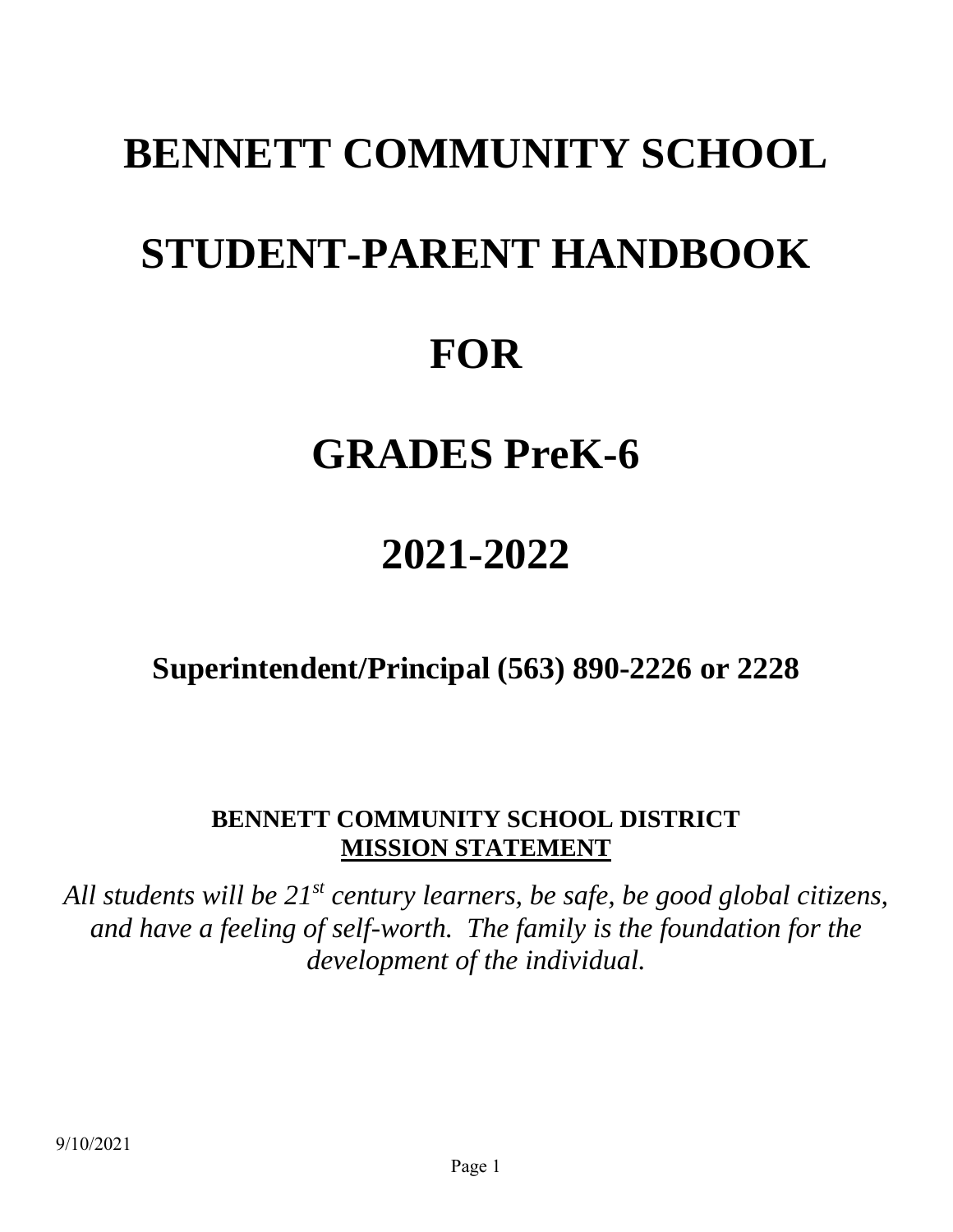| <b>TOPIC</b>                                          | Page Number    |  |
|-------------------------------------------------------|----------------|--|
| <b>INTRODUCTION</b>                                   | $3 - 5$        |  |
| <b>BCSD Staff Directory</b>                           | 3              |  |
| <b>State Code Compliance</b>                          | $4 - 5$        |  |
| <b>BASIC SCHOOL OPERATING PROCEDURES</b>              | $6 - 7$        |  |
| Attendance/Tardiness/Illness                          | $6 - 7$        |  |
| School Hours of Operation                             | 6              |  |
| <b>Emergency Drills</b>                               | $\overline{7}$ |  |
| Family-Church Night                                   | 7              |  |
| School Closing - Weather related                      | $\overline{7}$ |  |
| <b>Textbook Rental and Fees</b>                       | 7              |  |
| Transportation - Bus Routes                           | $\overline{7}$ |  |
| <b>GUIDELINES FOR STUDENT BEHAVIOR</b>                | $8-19$         |  |
| Bicycles, Use of                                      | 8              |  |
| Bus Conduct, Behavior Expectations for Riders         | 8              |  |
| Bus Riders - Use of other Transportation/Paved Routes | $8-9$          |  |
| Electronic/Technological Devices                      | 10             |  |
| Controlled Substances, Tobacco, Alcohol, Drugs        | 10             |  |
| Dress and Appearance                                  | 10             |  |
| Firearms and Dangerous Weapons                        | 10             |  |
| Gum/Pop/Candy                                         | 10             |  |
| Initiations, Hazing or Harassment                     | 11             |  |
| Personal Property at School                           | 11             |  |
| Pets                                                  | 11             |  |
| Recess                                                | 11             |  |
| Respect for Adults                                    | 12             |  |
| Physical Restraint of Students                        | 12             |  |
| Anti-Bullying/Harassment Policy                       | 13-19          |  |
| <b>Student Threats of Violence</b>                    | 20             |  |
| Telephone Calls - By and to Students                  | 20             |  |
| Visitors, Students from other schools                 | 20             |  |
| <b>HEALTH INFORMATION</b>                             | $21 - 22$      |  |
| Emergency Care of Illness and Injury                  | 21             |  |
| Hawk-I Insurance for Children                         | 21             |  |
| <b>Health Services</b>                                | 21             |  |
| <b>Immunization Law</b>                               | 22             |  |
| Medicine Policy/Dental Screening/Lead Testing         | 22             |  |
| <b>COMMUNICATION - SCHOOL - HOME</b>                  | 24             |  |
| Grades, Student Achievement                           | 24             |  |
| Parent - Teacher Conferences                          | 24             |  |
| Retention, Student Achievement                        | 24             |  |
| Visitors, Parents<br>24                               |                |  |
| <b>SCHOOL POLICIES AND PROCEDURES</b>                 | 25-29          |  |
| Abuse and Harassment by School Employees              | 25             |  |
| Behavior and Academic Intervention Regulation         | $25 - 26$      |  |
| Child Abuse and Neglect                               | 26             |  |
| Discipline and Suspension Procedures                  | 26             |  |
| Grievance and Appeal Procedure                        | 26             |  |
| Internet Use                                          | 27-28          |  |
| Searches, Lockers and Desks                           | 29             |  |
| Searches, Student                                     | 29             |  |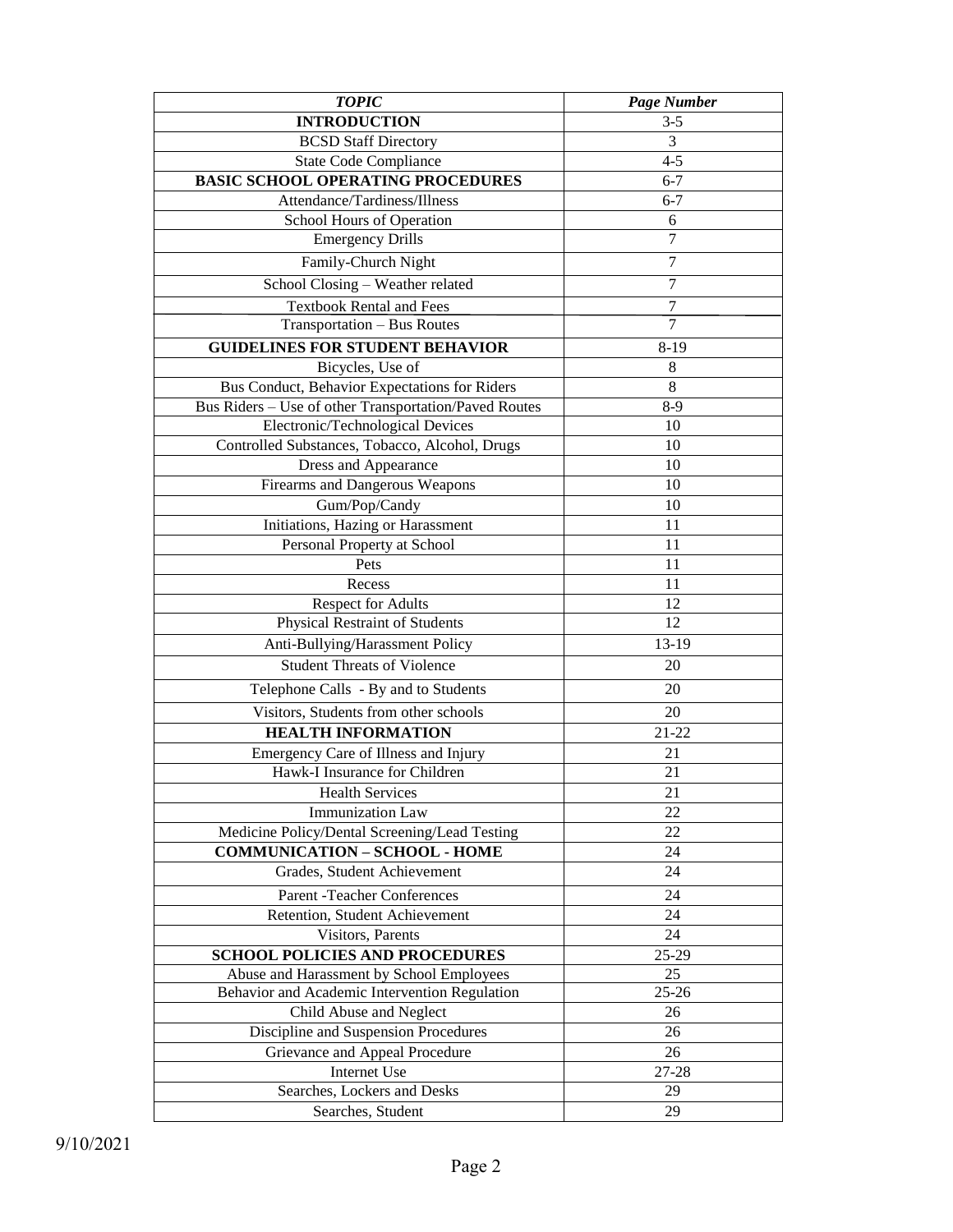| -<br>__ | Students<br><b>Records</b> | π. |
|---------|----------------------------|----|
|---------|----------------------------|----|

# **BENNETT COMMUNITY SCHOOL DISTRICT FACULTY AND STAFF**

| <b>Administration</b> |  |  |
|-----------------------|--|--|
|                       |  |  |

Lonnie Luepker Superintendent Jeremiah Costello PK-6 Principal

# **Faculty**

Brooke Cavey (F&B) Technology Laura Coppage Art Amanda Sparrow 3 **Stacey Hennings** Ethan LeBeau Counselor Angela Olseen 4 Luke Johnston Vocal Music Sue Heilig Librarian Karen Mackey Preschool/Resource Juli Miller 1 Deb Storjohann Casey Strub Physical Education Kelly Wendel Ally Ziegenfuss **Instrumental Music** 

# **Office/Auxiliary Staff**

Kimberly Shuger Nurse Mary Morris Paraprofessional Laura Garrels Paraprofessional Elissa Junker Paraprofessional Karis Horstmann Secretary/Library Teresa Wulf Food Service Diane Covington Food Service Catalina Critten Bus Driver Dave Wilson Bus Driver Paul Jones Bus Driver Dan Hamann Sub Bus Driver Kevin Rasdon Sub Bus Driver Phil Nietfeldt Sub Bus Driver

# **Board of Education**

Chad Petersen Board Member Kaitlyn Rasdon Board Member Lisa Syring Board Member

3rd Grade  $5<sup>th</sup>$  &  $6<sup>th</sup>$  Math/TAG  $4<sup>th</sup>$  Grade  $1<sup>st</sup>$  Grade Heather Sivia Kindergarten/Resource  $2<sup>nd</sup>$  Grade Tina Vyncke Title/ $5<sup>th</sup>$  &  $6<sup>th</sup>$  Science  $5<sup>th</sup>$  &  $6<sup>th</sup>$  ELA

Amanda Skriloff Building/Board Secretary Rodney Deerberg Custodian/Bus Driver

Dani Pratt Board President Greg Reynolds Board Vice-President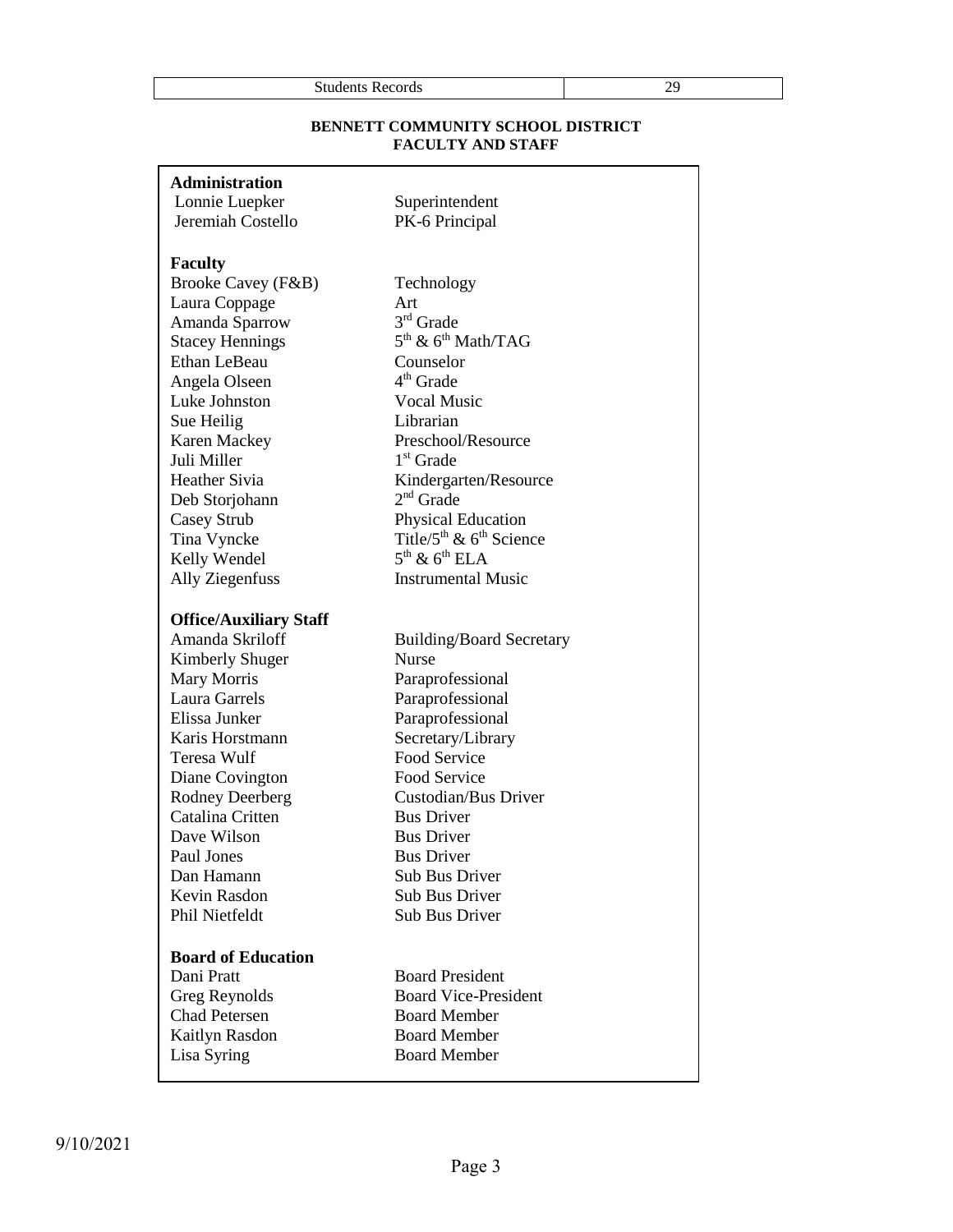# **OBJECTIVES FOR EQUAL EDUCATIONAL OPPORTUNITIES FOR STUDENTS**

This series of the board policy manual is devoted to the board's goals and objectives for assisting the students of the school district in obtaining an education. Each student shall have an opportunity to obtain an education in compliance with the policies in this series.

It is the goal of the board to develop a healthy social, intellectual, emotional, and physical self-concept in the students enrolled in the school district. Each student attending school will have the opportunity to use it and its education program and services as a means for self-improvement and individual growth. In so doing, the students are expected to conduct themselves in a manner that assures each student the same opportunities.

The board supports the delivery of the educational program and services to students free of discrimination on the basis of race, color, sex, marital status, national origin, religion, sexual orientation, gender identity, disability or socioeconomic status. This concept of equal educational opportunity serves as a guide for the board and employees in making decisions relating to school facilities, employment, selection of educational materials, equipment, curriculum, and regulations affecting students.

In the delivery of the educational program, students shall treat the employees with respect and students will receive the same in return. Employees have the best interests of the students in mind and will assist them in school-related or personal matters if they are able to do so. Students should feel free to discuss problems, whether school-related or personal, with the guidance counselor or other employee.

Board policies, rules, and regulations affect students while they are on school property or on property within the jurisdiction of the school district, while on school owned and or operated school or chartered vehicles, while attending or engaged in school activities, and while away from school grounds if misconduct will directly affect the good order, efficient managements and welfare of the school district.

Board policy refers to the term "parents" in many of the policies. The term parents for purposes of this policy manual means the legal parents, the legal guardians, or the custodian of a student. Students who have reached the age of maturity or are not only the biological parents but it shall also mean the legal guardian and students who have reached the age of majority or are otherwise considered an adult by law.

Inquiries by students regarding compliance with equal educational opportunity and affirmative action laws and policies, including but not limited to complaints of discrimination, are directed to the Affirmative Action Coordinator by writing to the Affirmative Action Coordinator, Bennett Community School District, 300 Cedar Street, Bennett, Iowa 52721; or by phoning 563-890-2226.

Inquiries by students regarding compliance with equal educational opportunity and affirmative action laws and policies, including but not limited to complaints of discrimination, may also be directed in writing to the Director of the Region VII Office of Civil Rights, US Department of Education, One Petticoat Lane, 1010 Walnut, Suite 452, Kansas City, Missouri 64106; 816-268-0404 or Iowa Department of Education, Grimes State Office Building, Des Moines, Iowa; 515-281-5294. This inquiry or complaint to the federal or state office may be done instead of, or in addition to, an inquiry or complaint at the local level.

Further information and copies of the procedures for filing a complaint are available in the school district central administrative office.

# **JURISDICTIONAL STATEMENT**

This handbook is an extension of board policy and is a reflection of the goals and objectives of the board. This handbook and school district policies, rules and regulations are in effect while students are on school grounds, school district property or on property within the jurisdiction of the school district; while on school owned and/or school-operated busses or vehicles or chartered busses, while attending or engaged in school activities. A violation of the school district policy rule or regulation may result in disciplinary action.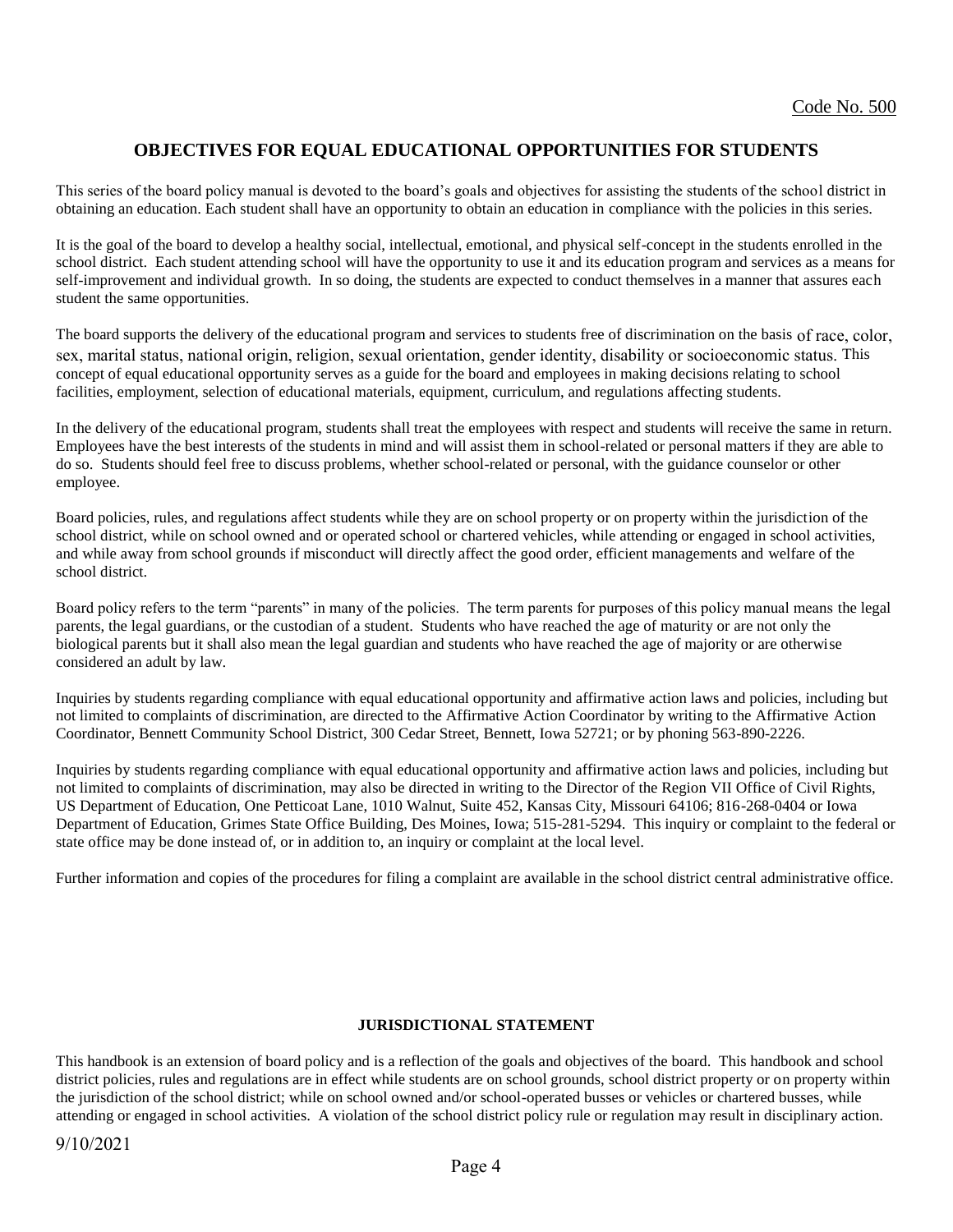The school reserves and retains the right to modify, eliminate or establish school district policies, rules and regulations as circumstances warrant, including those contained in the handbook.

Code No. 101

# **EDUCATIONAL PHILOSOPHY**

The Bennett Community School's philosophy of education is one which believes that the school ranks second only to the parents and the home as an institution which helps each individual child to develop their mental, emotional, social and physical abilities and capacities; and to help them develop wholesome attitudes, including tolerance toward themselves, their fellow students, their home and their country. This child development is a continuous process, beginning at birth and continuing throughout life. For this reason, the child can expect the school to help them to: develop and maintain a healthy body and a well balanced personality, help them develop the basic learning skills, develop an understanding and an appreciation of the natural and social work world, participate happily and helpfully in home and community life, work and play with others, and enjoy the use of music, art, literature, and handicrafts for a more wholesome life.

The Board believes that it is a responsibility of the school to provide maximum learning opportunities for all the educable children of school age in the community, and for adult members of the community when such opportunities are desired by reasonable number of persons. The Board also believes that, so far as is administratively and economically feasible, each student should be treated as an individual with their own particular capabilities, aptitudes, and personality. The student should be an active participant in the learning process, and not simply a passive absorber of knowledge. They should learn where to look for and how otherwise to acquire information in order that their informal education may continue.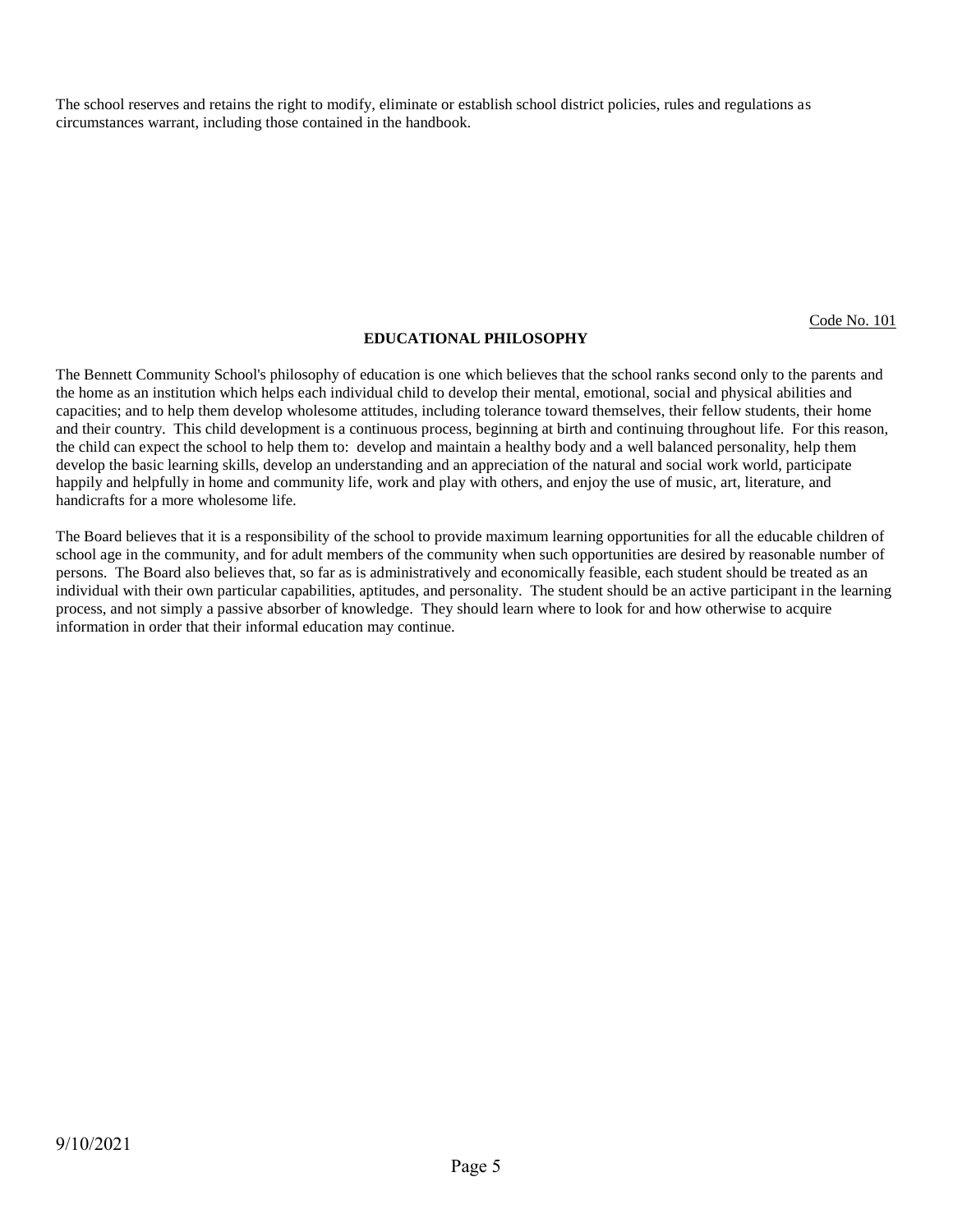# *BASIC SCHOOL OPERATING PROCEDURES*

# **HOURS OF OPERATION**

The school year for students is 1080 hours. Good attendance is the key to student learning. The daily schedules are as follows:

# Mon., Tues., Thurs., Fri. Wed.

Doors open 7:40 a.m. Doors open 7:40 a.m. Report to class 7:50 a.m. Report to class 7:50 a.m. Tardy Bell 8:00 a.m. Tardy Bell 8:00 a.m.

Student Dismissal 3:25 p.m. Student Dismissal 1:00 p.m.

No students are allowed in the building before 7:35 a.m. unless participation in a school activity requires it. Likewise, students are expected to leave the building at the conclusion of the regular school day unless they are participating in a school-sponsored activity.

School will begin at 9:50 a.m. when we have a 2 hour late start. There will be no breakfast or before school recess on late start mornings. Students arriving more than five minutes late on those days will be counted as tardy.

# **STUDENT ATTENDANCE/TARDINESS/ILLNESS**

Regular school attendance is very important. If it is necessary for your child to be absent, please call the school at 890-2228 or 890- 2226. If you do not have a phone, please send a note the next day explaining the reason for the absence. If the absence is due to illness, we request that you tell us the type of illness since it is necessary to monitor contagious diseases. We may request a doctor's note in cases where absences are prolonged or frequent. We will call you if we aren't notified by 9:00 am.

Students are counted tardy after 8:00 a.m. daily. Students arriving at school by 10:30 a.m. will be considered tardy and students who arrive to school after that time will be considered absent for half of the day. Any student leaving the building at or before 1:00 p.m. will be considered absent for half the day. If you know your child will be absent in advance (doctor's appointment, etc.), please notify the office so that we may make arrangements for your child to receive assignments.

The school determines whether an absence is excused or unexcused. Excused absences include, but are not limited to, illness, family emergency, recognized religious observances, and school activities. Unexcused absences include, but are not limited to tardiness, shopping, hunting, concerts, preparation or participation in parties or other celebrations and employment. Students are expected to be in class on time. Being tardy for class is considered an unexcused absence unless approved by the principal.

Students who need to leave school during the school day must receive permission from the office and have a note signed by the student's parents, have their parents telephone the office or have their parents pick them up. Students who return to class or arrive after the school day has begun must present a signed note from their parents to the office for re-admission. Students are not released to anyone other than their parents during the school day unless the office has a note signed by the student's parents.

Students will not be allowed to leave school without parental consent. If your child needs to go to the doctor or dentist during the school day, we ask that you send a note stating the purpose and time the child must leave. This note must be approved by the office, so that there is an official record. If there is no note, we insist that you come to the office and pick up your child.

Students participating in school activities must be in school at least one-half day on the day of the event in order to participate in a school activity. The remaining half-day is considered an excused absence. The principal, only in extraordinary circumstances, may waive this rule.

Students with excused absences will be expected to make up missing work in an apocopate time frame with the help of their teachers.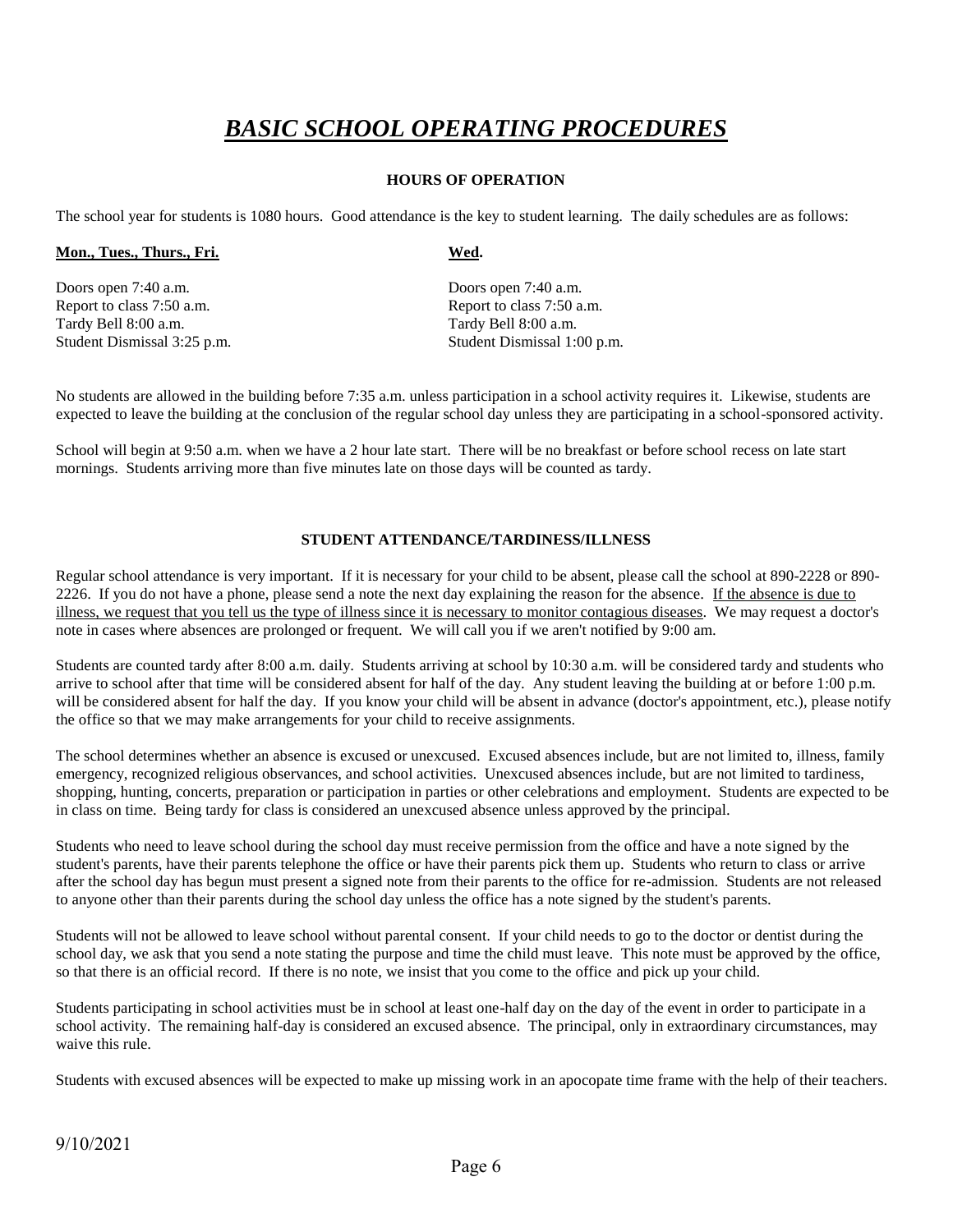# **EMERGENCY DRILLS**

Periodically, the school holds emergency fire, tornado and bomb threat drills. At the beginning of each Trimester, teachers notify students of the procedures to follow in the event of a drill. Emergency procedures and proper exit areas are posted in all rooms. Students are expected to remain quiet and orderly during a drill or an emergency. These drills are planned to train staff and students how to evacuate to safety areas in case of tornado, severe weather conditions, fire or other dangerous situations.

# **FAMILY-CHURCH NIGHT**

Wednesday night is open/family/church night. No school functions, practices, or games will be scheduled after 6:15 p.m. on this night. The only exception would be if an agency or group outside of the school schedules tournaments or meetings on this night.

# **SCHOOL CLOSINGS/LATE STARTS/EARLY OUTS**

In the event of severely inclement weather or mechanical breakdown, school may be closed or starting time delayed. The same conditions may also necessitate early dismissal there will be no school-sponsored activities. School closing, delayed starting time, or early dismissal will be announced by JMC Text message, TV and Radio News, Social Media and an automated phone call. WQAD in Davenport, KWQC in Davenport will be the official stations with all school closings and early dismissals. The Radio station WMT 600AM in Cedar Rapids is the official radio station for the Bennett School District.

# **TEXTBOOK RENTAL AND FEES**

Textbooks are rented to the students. The student assumes the responsibility for taking proper care of the books signed out to them. An extra charge will be made for books that are unnecessarily damaged. Textbook rental fees and other fees are published before school begins each year. Fees for damaged books will be prorated according to the age and damage of the book. Students may be assessed fines, charges, or fees for the materials needed in a course, for overdue school materials, for participating in activities, or for misuse of school property.

# **TRANSPORTATION – BUS ROUTES**

Students need to be ready to board buses when the bus arrives at the pickup locations. Bus drivers will wait 30-60 seconds and then depart. If there is no student pickup two days in a row with no correspondence to district offices, a bus will not stop at that location until correspondence has been made with the district office.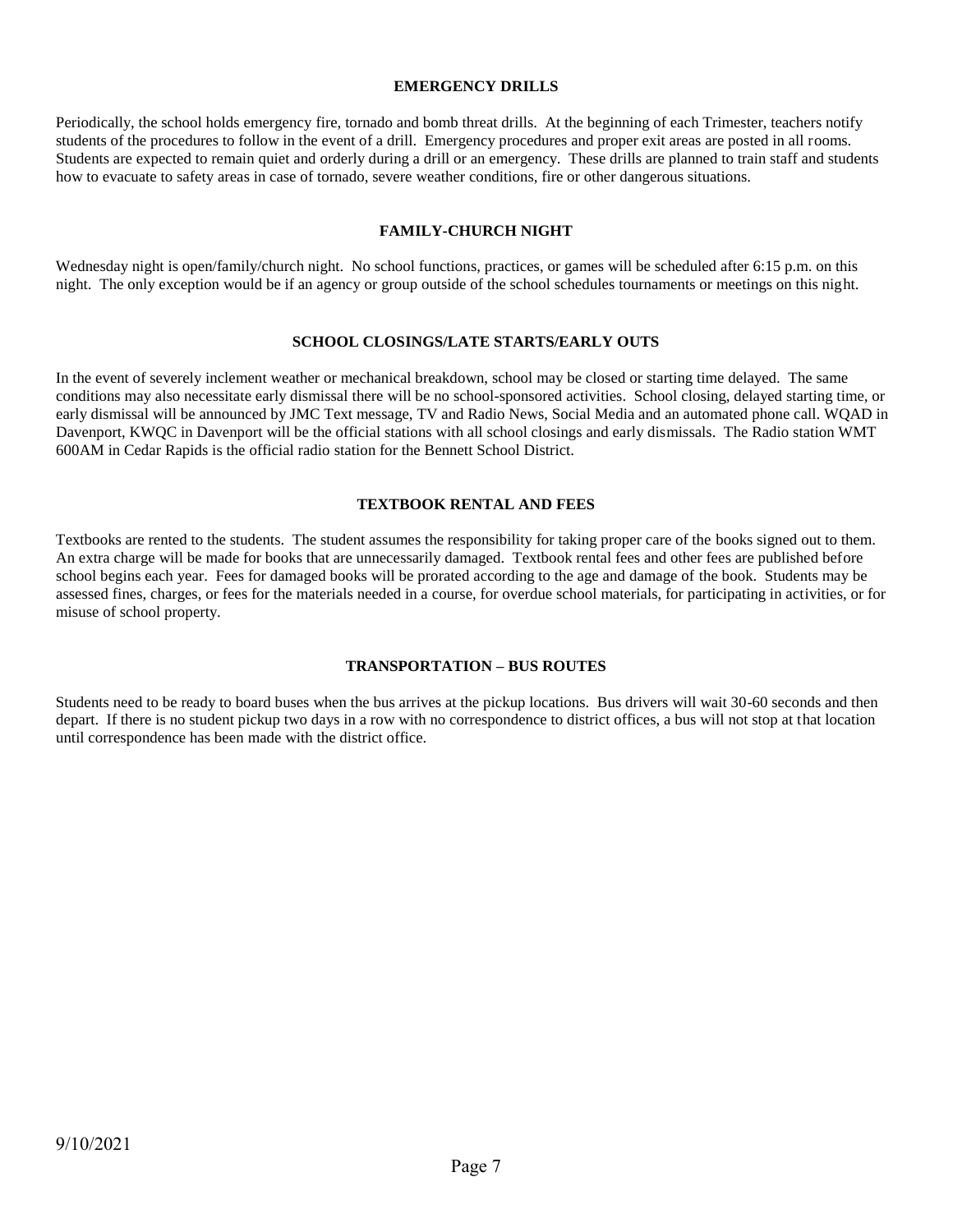# *GUIDELINES FOR STUDENT BEHAVIOR*

# **USE OF BICYCLES**

Riding a bicycle to and from school is a privilege - not a right. Students who fail to follow the rules set by the administration will have the privilege of bike riding removed, and may also be subject to additional discipline.

# **BUS RIDERS - BEHAVIOR EXPECTATIONS**

The privilege of riding Bennett Community School busses carries with it an obligation for proper conduct. The rules established by the school officials must be followed in order for students and drivers to be safe. All students are held responsible for their personal actions. Support from students and parents/guardians is a key to making the bus experiences safe and positive.

The following behaviors will not be permitted on school busses:

- 1. hitting
- 2. spitting
- 3. profanity/abusive language
- 4. fighting
- 5. assault
- 6. failure to remain seated
- 7. name calling
- 8. throwing objects
- 9. making excessive noise
- 10. vandalism
- 11. obstructing aisles
- 12. possession of tobacco or smoking
- 13. possession of a weapon
- 14. possession of alcohol or other controlled substances
- 15. failure to comply with a reasonable request from the bus driver or supervisor
- 16. any other conduct deemed hazardous to the safety of the passengers or to the bus

If a driver chooses to report a student discipline problem to the administration, a "Bus Driver Student Discipline Report" will be completed (see below).

The discipline steps listed below are the ones normally followed to correct inappropriate behavior. However, steps may be altered if the behavior requires a more severe disciplinary action. For minor disruptive misbehavior such as safety violations, name calling, eating/drinking on the bus, noise distractions, or other inappropriate behavior, the driver/district staff will do the following:

a. **First Offense:** Provide verbal warning by the driver.

b. **Second Offense:** The driver may reassign the student to an assigned seat. Student will be informed how long they will be in the assigned seat. A parent contact form may be filled out by the driver and given to the student for parent/guardian to sign and return.

c. **Third Offense:** The Principal/Superintendent will call the parent/guardian, conference with the student at school or by phone, review the bus video, or a combination of the above. Disciplinary actions may include bus suspension or other appropriate disciplinary actions. Parent/guardian will be notified of all bus suspensions.

d. **Fourth Offense:** The above procedures will be followed with disciplinary actions that may include a five day or longer bus suspension. Parent/guardian contact will be made.

e. **Fifth Offense:** A recommendation for the termination of bus-riding privileges may be made to the parent/guardian and school.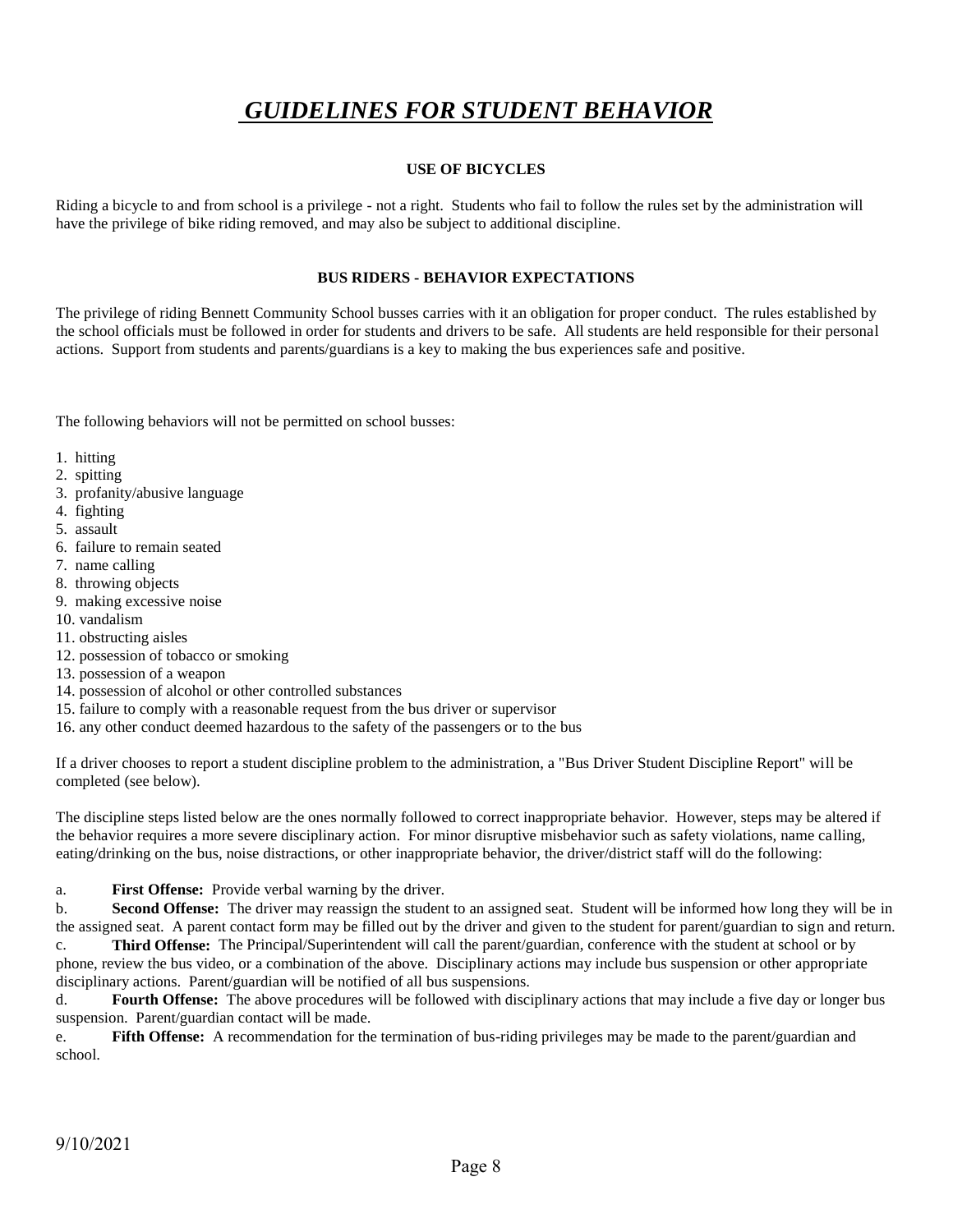Major Behavior Problems: Behaviors including, but not limited to fighting, vandalism, throwing objects in the bus or out the bus windows, profanity or obscene gestures, disrespect toward the driver or other students, and any other distractions or disruptions to a driver can affect student safety and bypass the steps listed above and result in bus suspension or termination.

# **BUS DRIVER STUDENT DISCIPLINE REPORT (Sample)**

| Complete description of discipline concern:                                                               |  |
|-----------------------------------------------------------------------------------------------------------|--|
|                                                                                                           |  |
| If appropriate, were explanations from other students heard concerning the bus discipline incident given? |  |
|                                                                                                           |  |
|                                                                                                           |  |
|                                                                                                           |  |
|                                                                                                           |  |

# **BUS RIDERS – USE OF OTHER TRANSPORTATION**

If students ride the bus in the morning but have other means of returning home in the afternoon, a parent should send a note notifying the teacher of this arrangement. Otherwise, students are expected to ride the bus. Parents of students who normally ride the bus in the morning are asked to contact their bus driver or the office by 7:00 a.m. if they will not be riding the bus.

# **PAVED BUS ROUTES**

There may be times during the year that is becomes necessary to operate our busses on paved roads only. On these days, parents will need to get their children to one of the designated pick up points or transport them to school. If an announcement is made declaring paved routes only, it will be for both the morning and afternoon routes.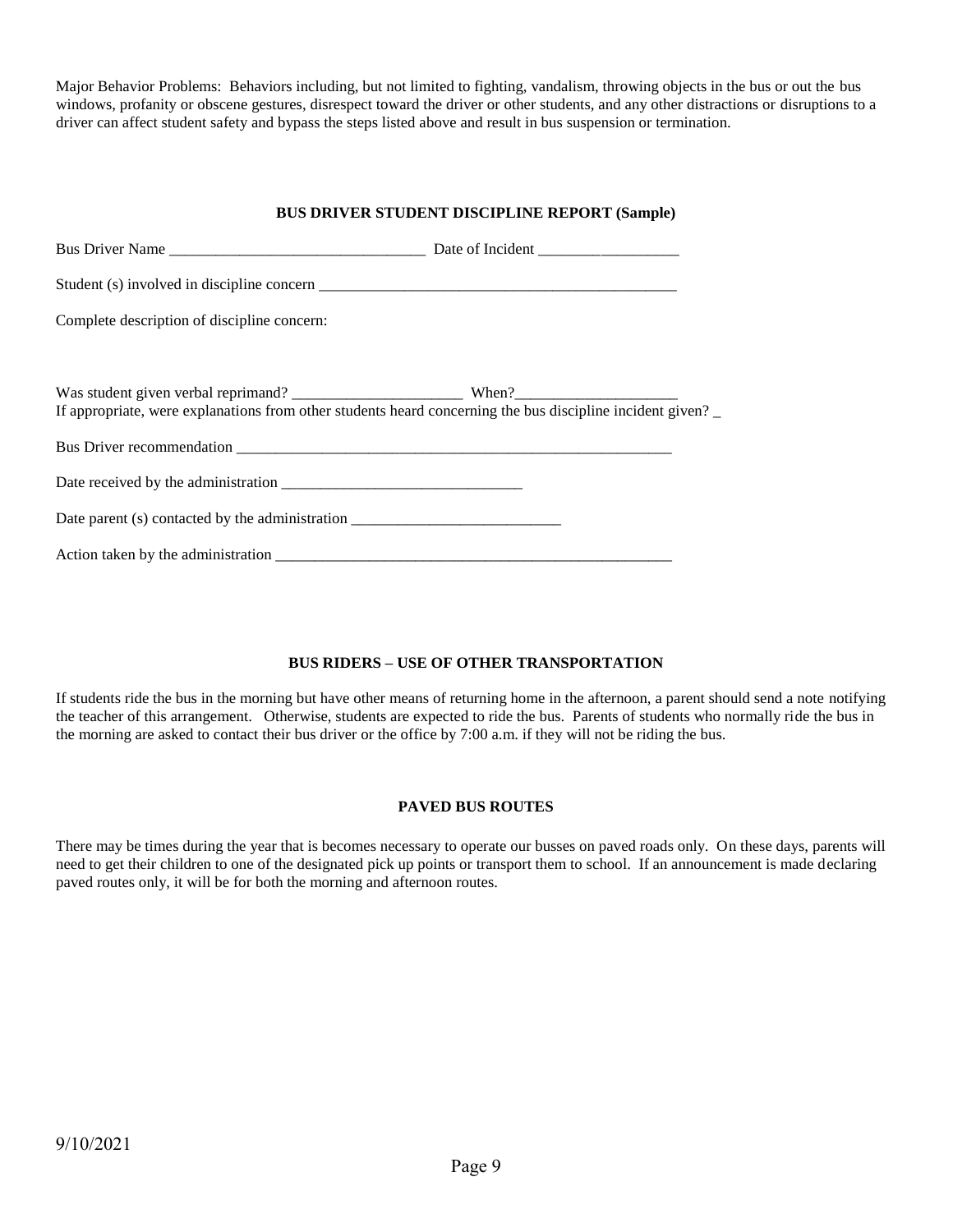# **ELECTRONIC/TECHNOLOGICAL DEVICES**

Students may not possess radios, CD players, televisions, water guns, toys and other similar items on school grounds or at school activities. Students are not allowed to have any wireless communication devices (i.e. cellular phones) in their possession during the academic school day, other than school assigned computers used for instructional purposes. No device is permitted which allows students to send or receive personal messages that would contribute to cheating, access the Internet, or take pictures. Inappropriate use of a device or a prohibited item will result in the device being taken away from the student, a parent or guardian notified, and returned to parent or student at a later time. Students found in violation of this policy may be subject to discipline and, in cases where a law may be violated, law enforcement may be contacted. Students need to remember that whatever they put on a personal electronic device could end up anywhere so they need to ensure the devices are used appropriately. Students who bring a cell phone to school with parent/guardians permission need to remember that the device should be silent and away during the school day. The school is not responsible for lost, stolen or damage to a personal electronic device brought to the school. If parents and students need to communicate during the school day please call the office at 890-2226.

# **CONTROLLED SUBSTANCES - TOBACCO - ALCOHOL- DRUGS**

The use or possession of tobacco, and the use or possession or being under the influence of alcohol, other controlled substances, or "look-alike" substances that appear to be tobacco, alcohol or controlled substances by individuals under the age of eighteen and all students regardless of age on school property or at any activities sponsored by the school is strictly forbidden. Violation of this rule will result in disciplinary action, which may ultimately include expulsion. Such violators may also be reported to local law enforcement authorities.

# **DRESS AND APPEARANCE**

Educators, parents, and students share responsibility for appropriate student appearance.

# Appearance/Dress

- Hats, caps, hoods, and bandanas are not to be worn in the building.
- Students are not to wear shoes with cleats inside the building.
- Students dressed inappropriately will be required to change their clothing.

The administration reserves the right to judge what is proper and what is not. Your child is also expected to wear proper clothing to school, based on weather conditions. If students or parents have questions about appropriate apparel or related issues, they are encouraged to contact the teacher or the principal.

# **FIREARMS AND DANGEROUS WEAPONS**

It is a crime to be in possession of a firearm or a dangerous weapon on school properties. Any student found to be in possession of a firearm or a dangerous weapon on school property or at a school sponsored activity is subject to immediate expulsion from school for a period of up to 12 calendar months. The superintendent may modify expulsion requirements on a case-by-case basis.

# **GUM/POP/CANDY**

No pop, candy, food, etc. will be allowed in the building except at designated areas. This includes having the above mentioned material in student lockers. Pop or food in the classrooms, hallways or study halls during the school day will not be allowed.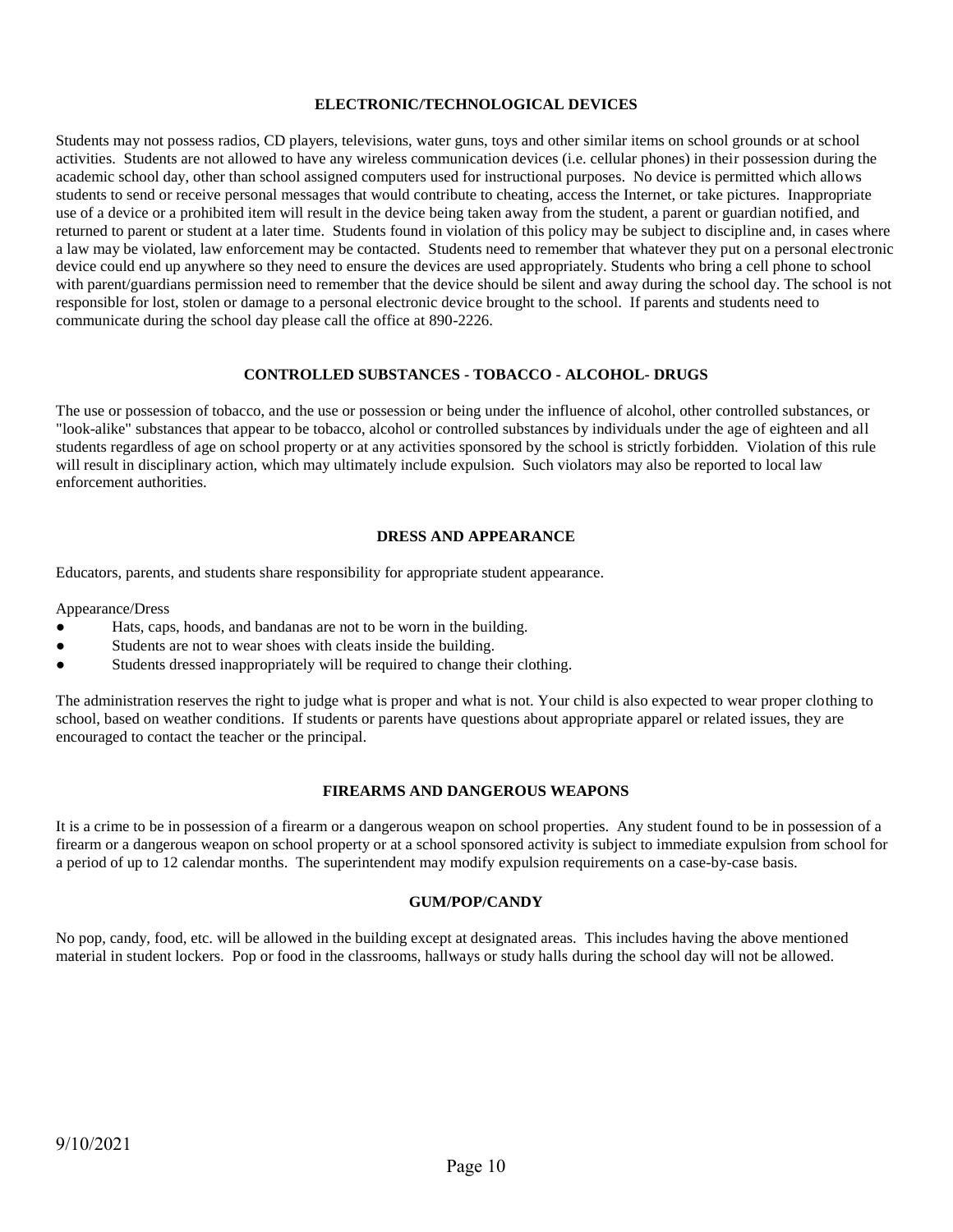# **INITIATIONS, HAZING OR HARASSMENT**

Sexual harassment may include unwelcome sexual advances, requests for sexual favors and other verbal or physical conduct of a sexual nature. Harassment on the basis of race, color, religion, national origin, sex, disability, age or marital status includes conduct of a verbal or physical nature that is designed to embarrass, distress, agitate, disturb or trouble persons when: -submission to such conduct is made either explicitly or implicitly a term or condition of the student's participation in school programs

or activities;

-submission to or rejection of such conduct by a student is used as the basis for decisions affecting the student; or

-such conduct has the purpose or effect of unreasonably interfering with a student's performance or creating an intimidating or hostile working or learning environment.

Sexual harassment includes, but is not limited to: -verbal, physical or written harassment or abuse; -pressure for sexual activity; -repeated remarks to a person with sexual or demeaning implications; and -suggesting or demanding sexual involvement, accompanied by implied or explicit threats.

Harassment based upon factors other than sex includes, but is not limited to: -verbal, physical, or written harassment or abuse; -repeated remarks of a demeaning or abusive nature; -implied or explicit threats concerning one's grades, job, etc. and

-demeaning jokes, stories, or activities.

Harassment and abuse are violations of school policies, (Code No. 502.13) rules and regulations and, in some cases, may also be a violation of criminal or other laws. The school district has the authority to report students violating this rule to law enforcement officials.

# **PERSONAL PROPERTY AT SCHOOL**

Students are encouraged to leave money, cell phones, radios, electronic games, toys or other objects at home unless they have been given specific permission by the teacher. Even then, it is a good idea for students and parents to discuss this with the teacher in advance. Items which are brought from home should be turned into the office and marked so they can be identified. **The school will not be responsible for loss or damage to items brought from home.**

# **PETS**

**Students and parents are not allowed to bring pets to school or on school grounds while school is in session.** On special occasions, exceptions can be made if approved by the principal and teacher. Students and parents must first receive permission. Service animals are always permitted.

# **RECESS**

All students will participate in recess unless there is a medical excuse. Dress appropriately for the weather. Boots are necessary on the playground to keep feet warm and dry in inclement weather. Students are not allowed to leave the playground without permission. No toys are to be brought to school without prior approval from the teacher. Unacceptable behavior will lead to disciplinary action, including loss of recess.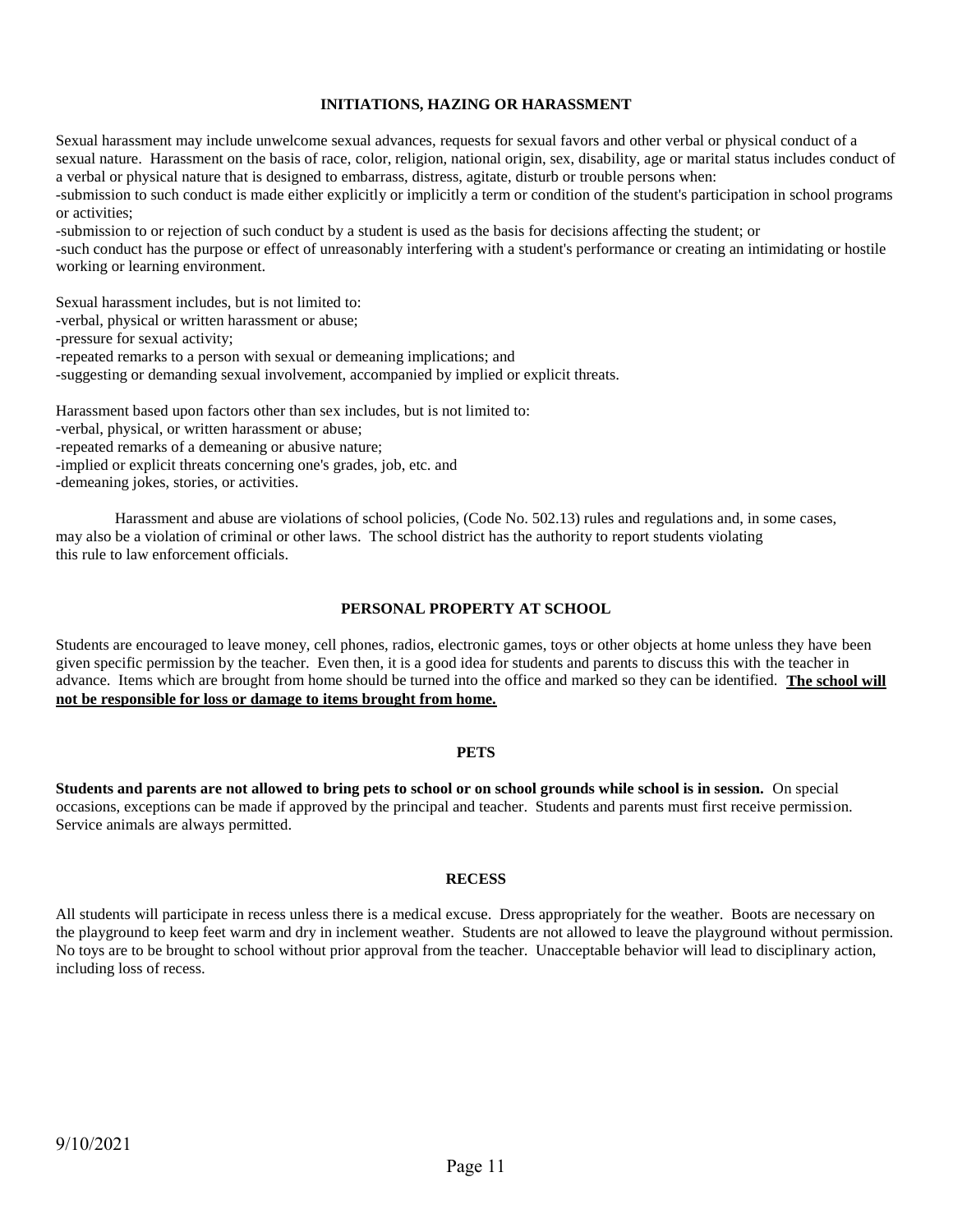# **RESPECT FOR ADULTS**

All bus drivers, custodians, cooks, aides, and secretaries are to receive the same respect as given to the teachers. Substitute teachers and student teachers should be respected the same as regular staff members.

# **PHYSICAL RESTRAINT OF STUDENTS**

State law forbids school employees from using corporal punishment against any student. Certain actions by school employees are not considered corporal punishment. Additionally, school employees may use "reasonable and necessary force, not designed or intended to cause pain" to do certain things, such as prevent harm to persons or property.

State law also places limits on school employees' abilities to restrain or confine and detain any student. The law limits why, how, where, and for how long a school employee may restrain or confine and detain a child. If a child is restrained or confined and detained, the school must maintain documentation and must provide certain types of notice to the child's parent.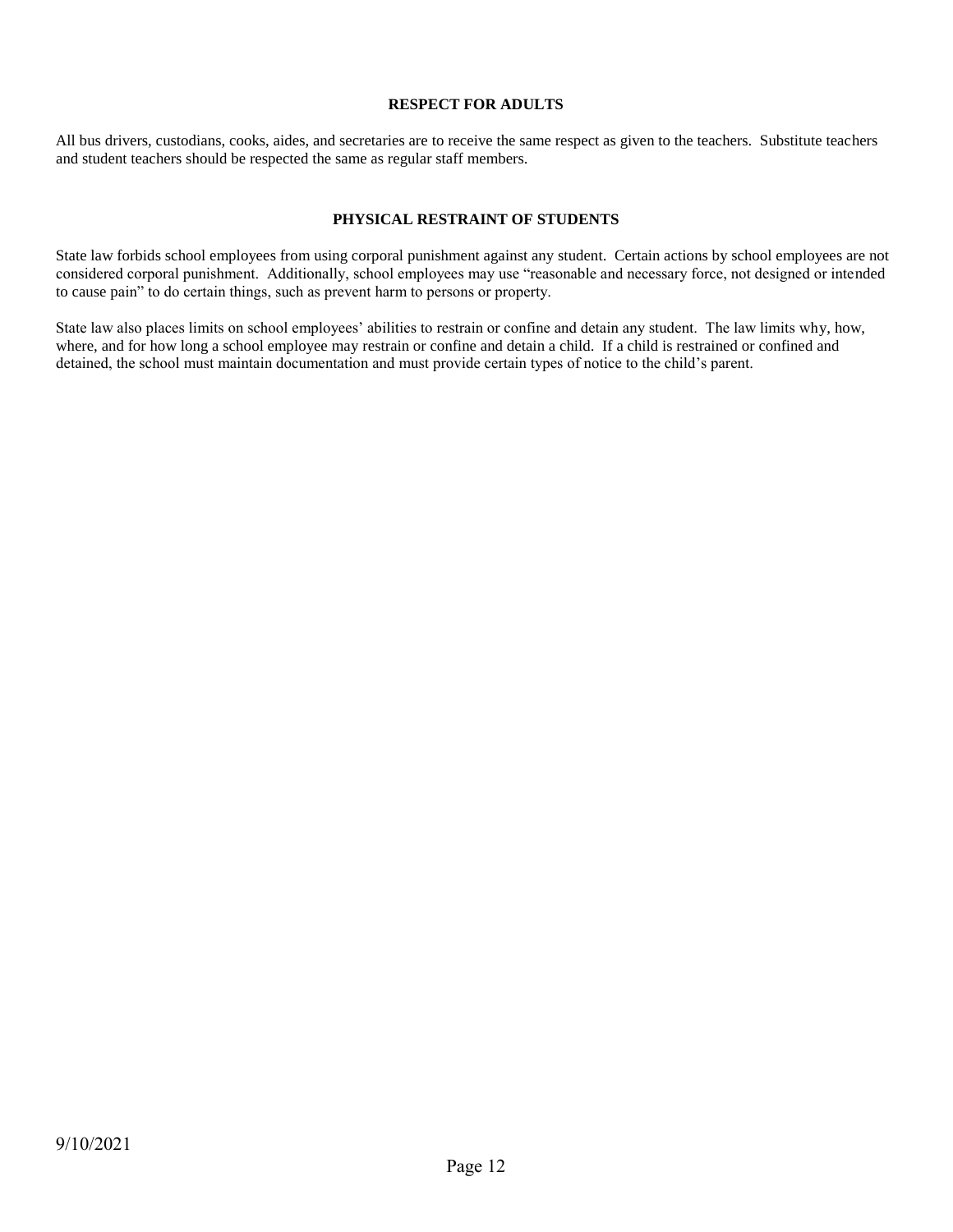# *ANTI-BULLYING/HARASSMENT POLICY*

Harassment and bullying of students and employees are against federal, state and local policy, and are not tolerated by the board. The board is committed to providing all students with a safe and civil school environment in which all members of the school community are treated with dignity and respect. To that end, the board has in place policies, procedures, and practices that are designed to reduce and eliminate bullying and harassment as well as processes and procedures to deal with incidents of bullying and harassment. Bullying and harassment of students by students, school employees, and volunteers who have direct contact with students will not be tolerated in the school or school district.

The board prohibits harassment, bullying, hazing, or any other victimization, of students, based on any of the following actual or perceived traits or characteristics: age, color, creed, national origin, race, religion, marital status, sex, sexual orientation, gender identity, physical attributes, physical or mental ability or disability, ancestry, political party preference, political belief, socioeconomic status, or familial status. Harassment against employees based upon race, color, creed, sex, sexual orientation, national origin, religion, age or disability is also prohibited.

This policy is in effect while students or employees are on property within the jurisdiction of the board; while on school-owned or school-operated vehicles; while attending or engaged in school-sponsored activities; and while away from school grounds if the misconduct directly affects the good order, efficient management and welfare of the school or school district.

If, after an investigation, a student is found to be in violation of this policy, the student shall be disciplined by appropriate measures up to, and including, suspension and expulsion. If after an investigation a school employee is found to be in violation of this policy, the employee shall be disciplined by appropriate measures up to, and including, termination. If after an investigation a school volunteer is found to be in violation of this policy, the volunteer shall be subject to appropriate measures up to, and including, exclusion from school grounds. "Volunteer" means an individual who has regular, significant contact with students.

Harassment and bullying mean any electronic, written, verbal, or physical act or conduct toward a student which is based on any actual or perceived trait or characteristic of the student and which creates an objectively hostile school environment that meets one or more of the following conditions:

- Places the student in reasonable fear of harm to the student's person or property;
- Has a substantially detrimental effect on the student's physical or mental health;
- Has the effect of substantially interfering with the student's academic performance; or

• Has the effect of substantially interfering with the student's ability to participate in or benefit from the services, activities, or privileges provided by a school.

"Electronic" means any communication involving the transmission of information by wire, radio, optical cable, electromagnetic, or other similar means. "Electronic" includes but is not limited to communication via electronic mail, internet-based communications, pager service, cell phones, electronic text messaging, or similar technologies.

9/10/2021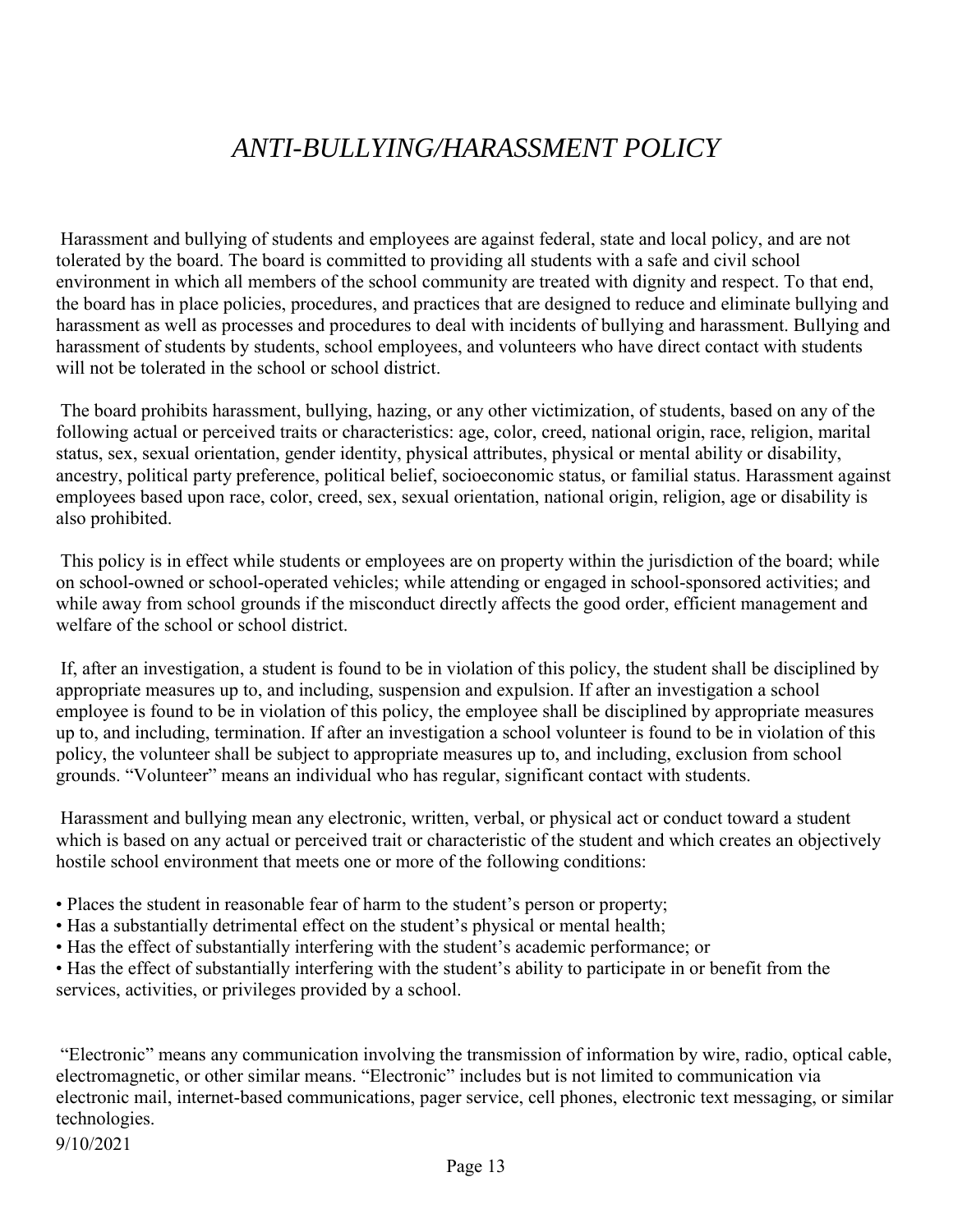Harassment and bullying may include, but are not limited to, the following behaviors and circumstances:

• Verbal, nonverbal, physical or written harassment, bullying, hazing, or other victimization that have the purpose or effect of causing injury, discomfort, fear, or suffering to the victim;

• Repeated remarks of a demeaning nature that have the purpose or effect of causing injury, discomfort, fear, or suffering to the victim;

• Implied or explicit threats concerning one's grades, achievements, property, etc. that have the purpose or effect of causing injury, discomfort, fear, or suffering to the victim;

• Demeaning jokes, stories, or activities directed at the student that have the purpose or effect of causing injury, discomfort, fear, or suffering to the victim; and/or

• Unreasonable interference with a student's performance or creation of an intimidating, offensive, or hostile learning environment.

Sexual harassment means unwelcome sexual advances, requests for sexual favors, or other verbal or physical conduct of a sexual nature when:

• Submission to the conduct is made either implicitly or explicitly a term or condition of the student's education or benefits;

• Submission to or rejection of the conduct by a school employee is used as the basis for academic decisions affecting that student; or

• The conduct has the purpose or effect of substantially interfering with the student's academic performance by creating an intimidating, hostile, or offensive education environment.

In situations between students and school officials, faculty, staff, or volunteers who have direct contact with students, bullying and harassment may also include the following behaviors:

• Requiring that a student submit to bullying or harassment by another student, either explicitly or implicitly, as a term or condition of the targeted student's education or participation in school programs or activities; and/or • Requiring submission to or rejection of such conduct as a basis for decisions affecting the student.

Any person who promptly, reasonably, and in good faith reports an incident of bullying or harassment under this policy to a school official, shall be immune from civil or criminal liability relating to such report and to the person's participation in any administrative, judicial, or other proceeding relating to the report. Individuals who knowingly file a false complaint may be subject to appropriate disciplinary action.

Retaliation against any person because the person has filed a bullying or harassment complaint or assisted or participated in a harassment investigation or proceeding is also prohibited. Individuals who knowingly file false harassment complaints and any person who gives false statements in an investigation shall be subject to discipline by appropriate measures, as shall any person who is found to have retaliated against another in violation of this policy. Any student found to have retaliated in violation of this policy shall be subject to measures up to, and including, suspension and expulsion. Any school employee found to have retaliated in violation of this policy shall be subject to measures up to, and including, termination of employment. Any school volunteer found to have retaliated in violation of this policy shall be subject to measures up to, and including, exclusion from school grounds.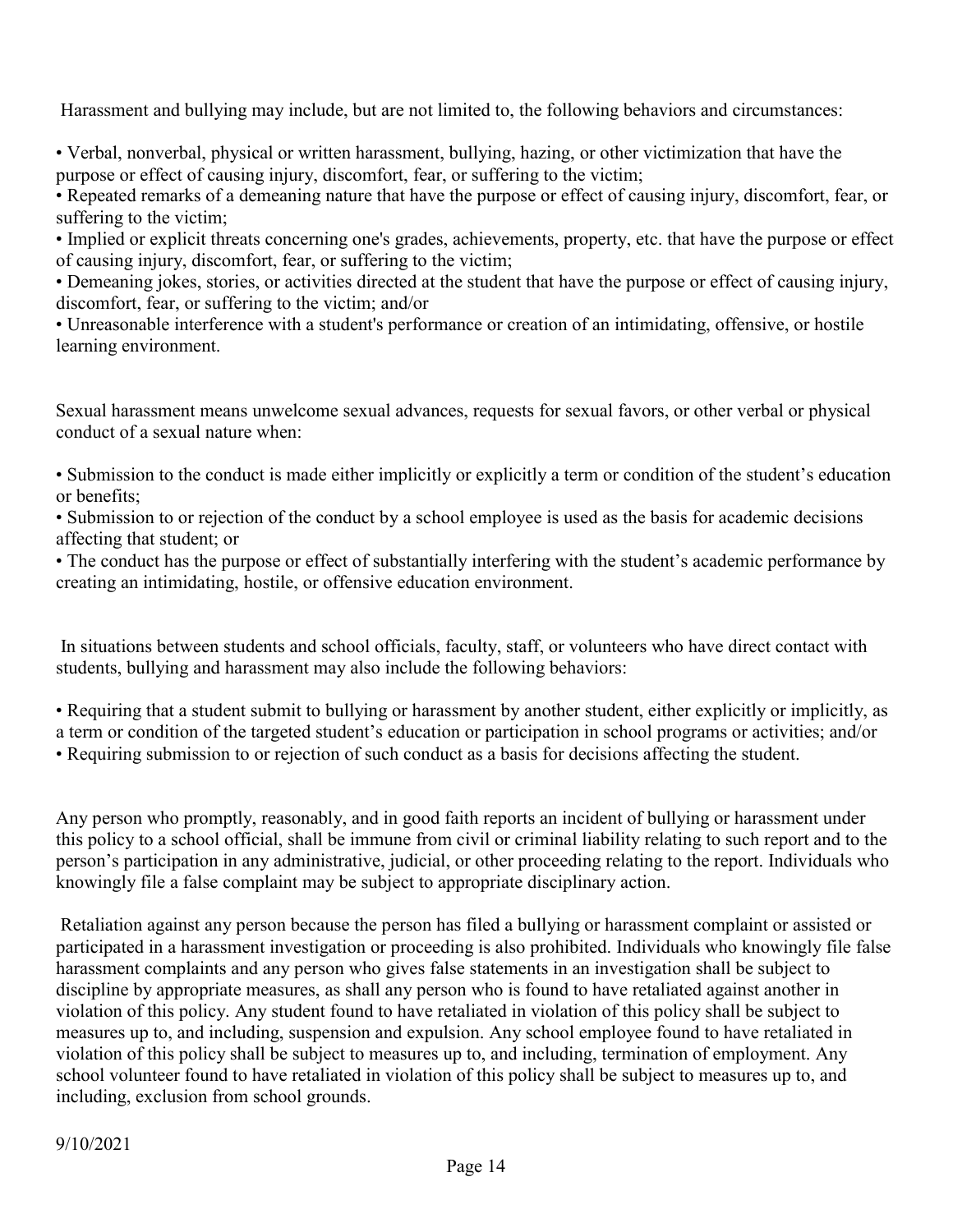The school or school district will promptly and reasonably investigate allegations of bullying or harassment. The principal or designee will be responsible for handling all complaints by students alleging bullying or harassment. The principal or designee will be responsible for handling all complaints by employees alleging bullying or harassment.

It also is the responsibility of the superintendent, in conjunction with the investigator and principals, to develop procedures regarding this policy. The superintendent also is responsible for organizing training programs for students, school officials, faculty, staff, and volunteers who have direct contact with students. The training will include how to recognize harassment and what to do in case a student is harassed. It will also include proven effective harassment prevention strategies. The superintendent will also develop a process for evaluating the effectiveness of the policy in reducing bullying and harassment in the board. The superintendent shall report to the board on the progress of reducing bullying and harassment in the board.

The board will annually publish this policy. The policy may be publicized by the following means:

- ●Inclusion in the student handbook
- ●Inclusion in the employee handbook
- ●Inclusion in the registration materials
- ●Inclusion on the school or school district's web site

and a copy shall be made to any person at the central administrative office at 300 Cedar Street, Bennett, Iowa.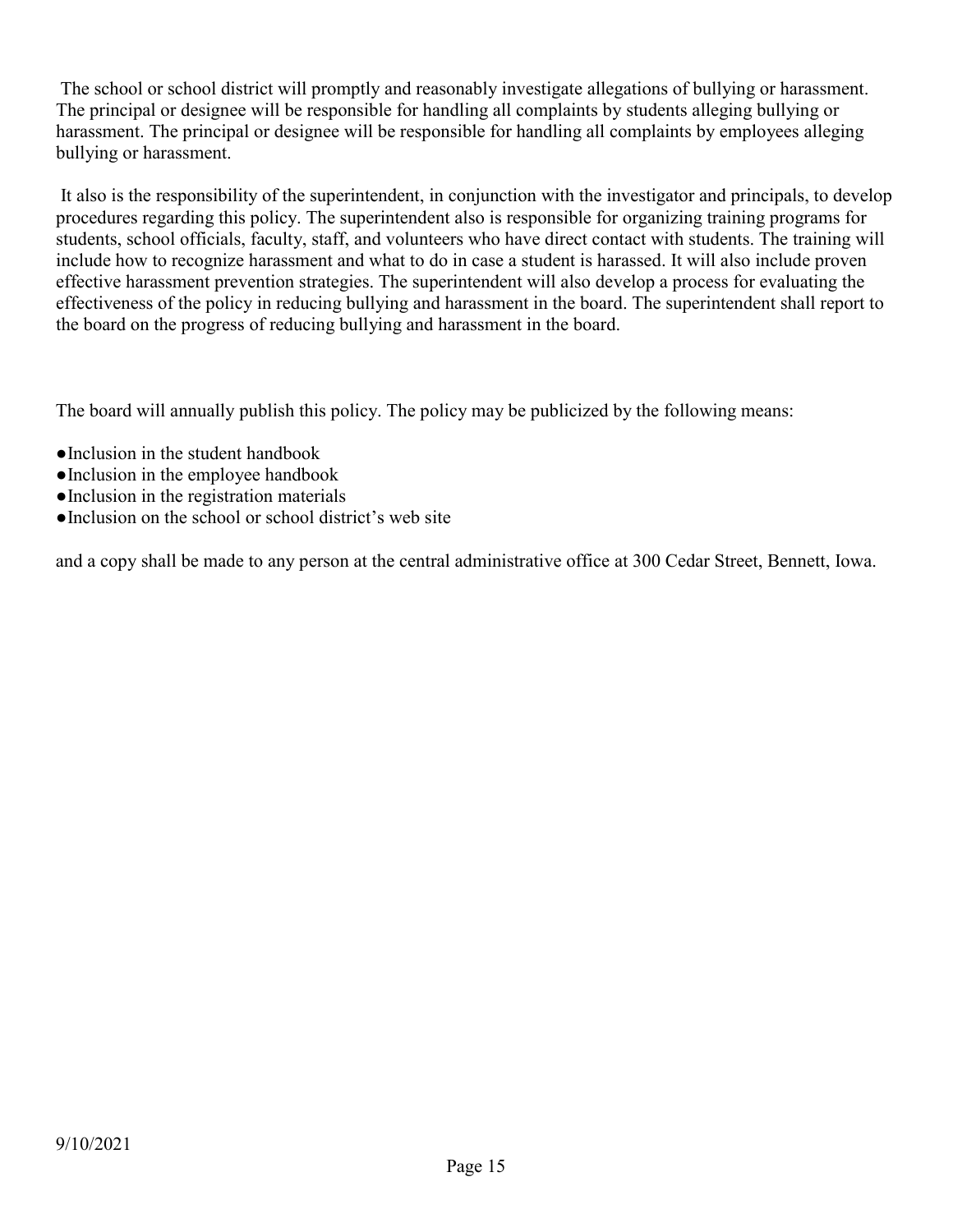# *ANTI-BULLYING/HARASSMENT COMPLAINT FORM*

| Date of complaint:                                                                                 |
|----------------------------------------------------------------------------------------------------|
|                                                                                                    |
|                                                                                                    |
| Description of misconduct:                                                                         |
|                                                                                                    |
|                                                                                                    |
| Evidence of harassment or bullying, i.e., letters, photos, etc. (attach evidence if possible):     |
| Any other information:                                                                             |
|                                                                                                    |
| I agree that all of the information on this form is accurate and true to the best of my knowledge. |
| Signature:                                                                                         |

Date: / /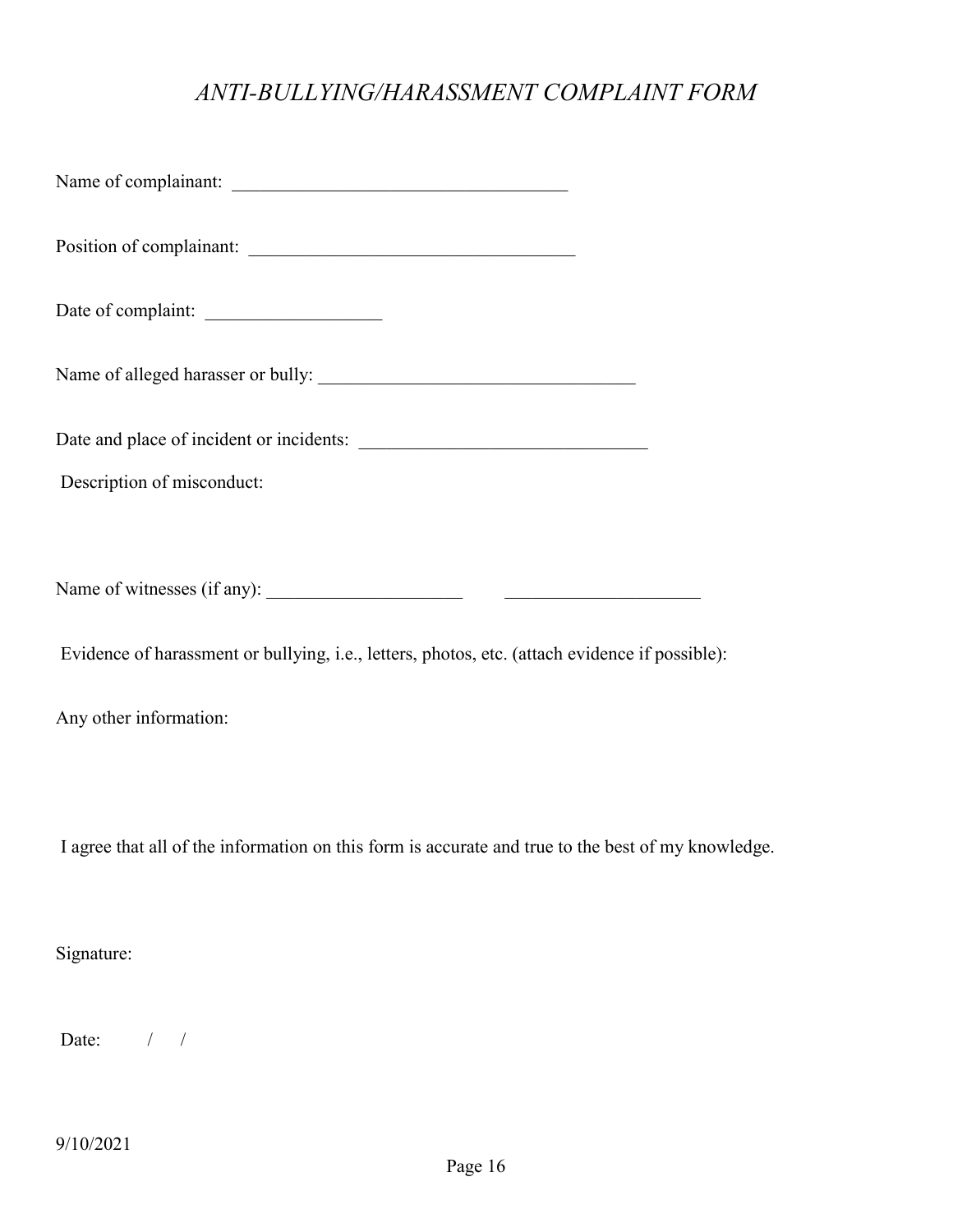# **ANTI-BULLYING/HARASSMENT WITNESS DISCLOSURE FORM**

Name of witness: \_\_\_\_\_\_\_\_\_\_\_\_\_\_\_\_\_\_\_\_\_\_\_\_\_\_\_\_\_\_\_\_\_\_\_\_\_\_\_

Position of witness: \_\_\_\_\_\_\_\_\_\_\_\_\_\_\_\_\_\_\_\_\_\_\_\_\_\_\_\_\_\_\_\_\_\_\_\_\_

Date of testimony, interview: \_\_\_\_\_\_\_\_\_\_\_\_\_\_\_\_\_\_\_\_\_\_\_\_\_\_\_\_\_\_\_

Description of incident witnessed:

Any other information:

I agree that all of the information on this form is accurate and true to the best of my knowledge.

 $Signature:$ 

Date:  $/ / /$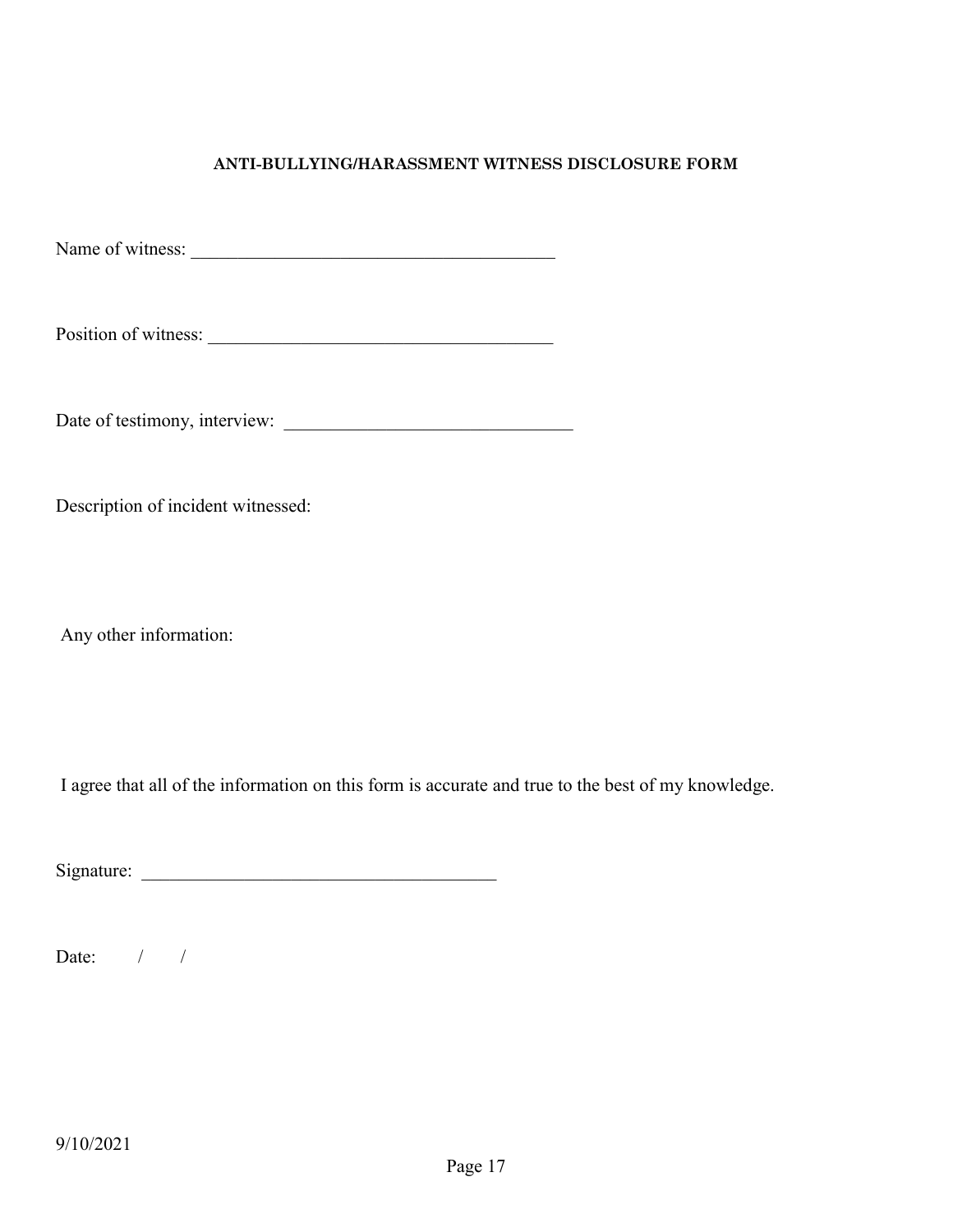# *ANTI-BULLYING/HARASSMENT INVESTIGATION PROCEDURES*

Individuals who feel that they have been harassed should:

 • Communicate to the harasser that the individual expects the behavior to stop, if the individual is comfortable doing so. If the individual wants assistance communicating with the harasser, the individual should ask a teacher, counselor or principal to help.

• If the harassment does not stop, or the individual does not feel comfortable confronting the harasser, the individual should:

-- tell a teacher, counselor or principal; and

-- write down exactly what happened, keep a copy and give another copy to the teacher, counselor or principal including;

- what, when and where it happened;
- who was involved;
- exactly what was said or what the harasser did;
- witnesses to the harassment:
- what the student said or did, either at the time or later;
- how the student felt; and
- how the harasser responded.

# COMPLAINT PROCEDURE

An individual who believes that the individual has been harassed or bullied will notify the Superintendent, the designated investigator. The alternate investigator is the Principal. The investigator may request that the individual complete the Harassment/Bullying Complaint form and turn over evidence of the harassment, including, but not limited to, letters, tapes, or pictures. The complainant shall be given a copy of the completed complaint form. Information received during the investigation is kept confidential to the extent possible.

The investigator, with the approval of the principal, or the principal has the authority to initiate an investigation in the absence of a written complaint.

# INVESTIGATION PROCEDURE

The investigator will reasonably and promptly commence the investigation upon receipt of the complaint. The investigator will interview the complainant and the alleged harasser. The alleged harasser may file a written statement in response to the complaint. The investigator may also interview witnesses as deemed appropriate.

Upon completion of the investigation, the investigator will make written findings and conclusions as to each allegation of harassment and report the findings and conclusions to the principal. The investigator will provide a copy of the findings of the investigation to the principal.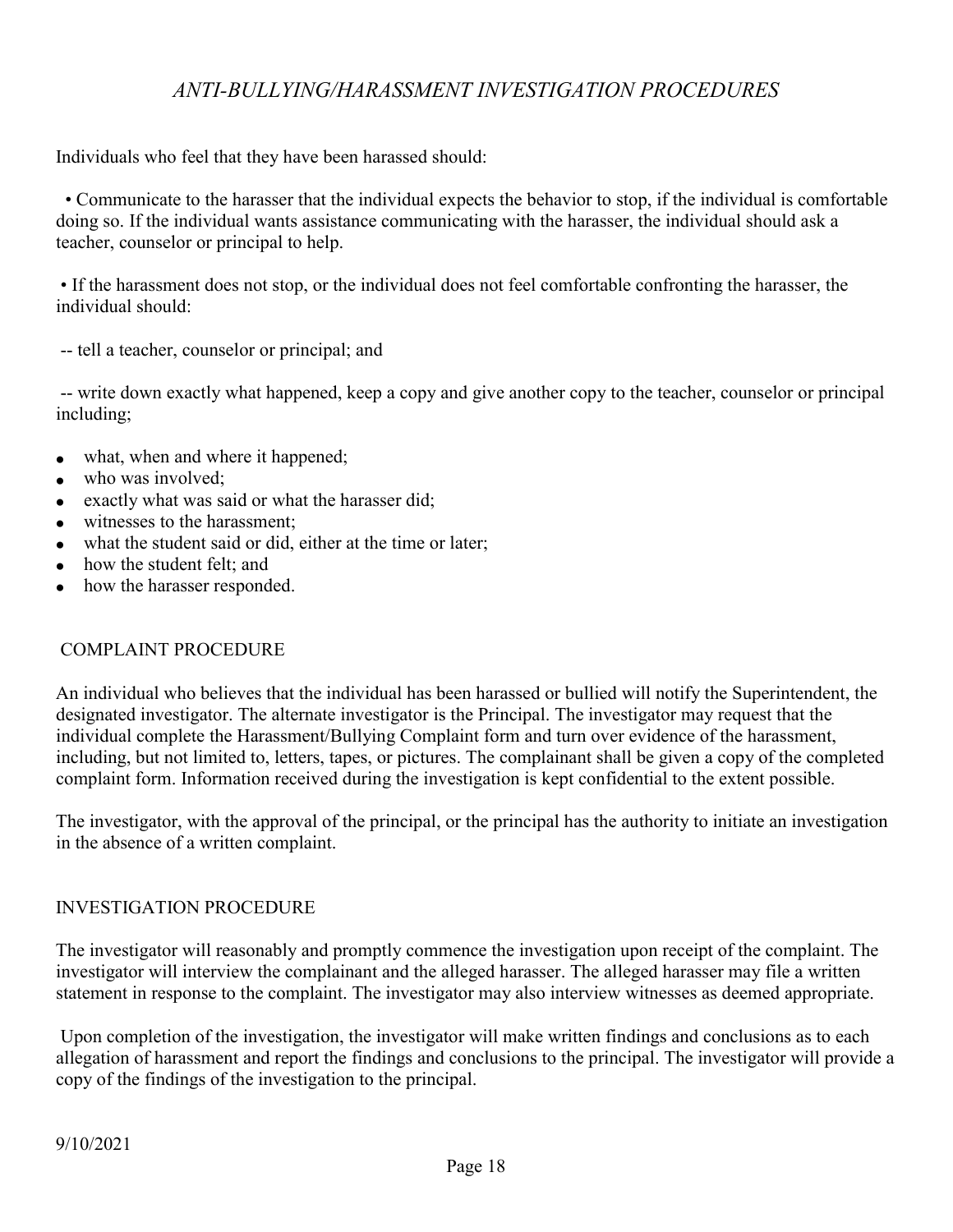# RESOLUTION OF THE COMPLAINT

Following receipt of the investigator's report, the principal may investigate further, if deemed necessary, and make a determination of any appropriate additional steps, which may include discipline.

Prior to the determination of the appropriate remedial action, the principal may, at the principal's discretion, interview the complainant and the alleged harasser. The principal will file a written report closing the case and documenting any disciplinary action taken or any other action taken in response to the complaint. The complainant, the alleged harasser and the investigator will receive notice as to the conclusion of the investigation.

The principal will maintain a log of information necessary to comply with Iowa Department of Education reporting procedures.

# POINTS TO REMEMBER IN THE INVESTIGATION

- Evidence uncovered in the investigation is confidential.
- Complaints must be taken seriously and investigated.
- No retaliation will be taken against individuals involved in the investigation process.
- Retaliators will be disciplined up to and including suspension and expulsion.

# **CONFLICTS**

If the investigator is a witness to the incident, the alternate investigator shall investigate.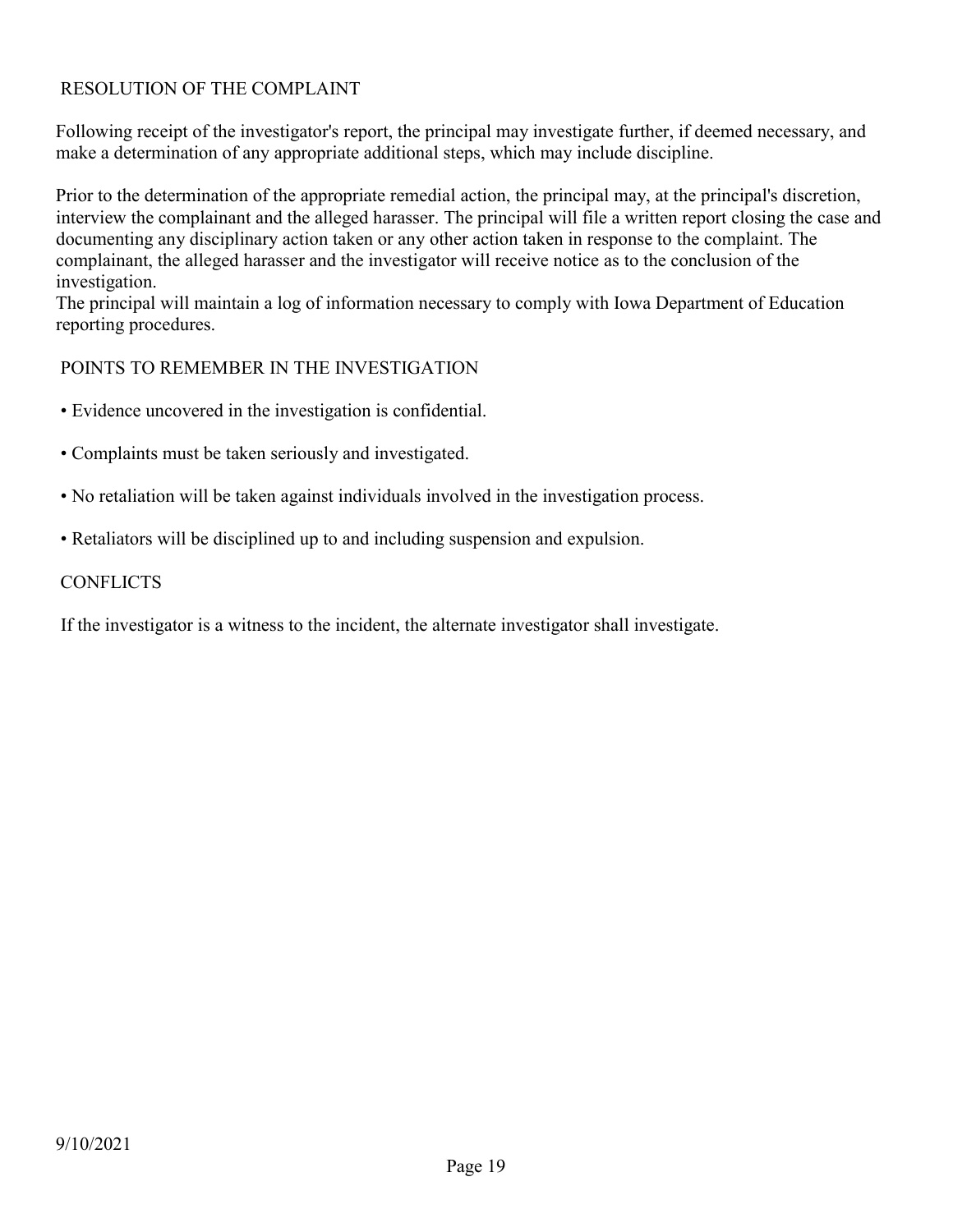# **STUDENT THREATS OF VIOLENCE**

All threats of violence, whether oral, written or symbolic, against a student or students, staff, visitors, or toward school facilities are prohibited. All such threats will be promptly investigated upon notice to administration. Law enforcement may be contacted. Threats issued and delivered away from school or school activities may be grounds for disciplinary action if the threat impacts the orderly and efficient operation of the school. Students engaging in threatening behavior will face disciplinary consequences up to and including expulsion from school with loss of credit for the term of the expulsion. The following factors may be considered in determining the extent to which a student will be disciplined for threatening, harassing, or terrorist behavior: the background of the student, including any history of violence or prior threatening behavior; the student's access to weapons of any kind; the circumstances surrounding the threat; the age of the student; the mental and emotional maturity of the student; the degree of cooperation by the student and his/her parent(s) or guardian(s) in the investigation; the existence of the student's criminal or juvenile history; the degree of legitimate alarm or concern in the school community created by the threat; any other relevant information from any credible source.

#### **STUDENT VISITORS**

Administration and staff discourage having student visitors at school. Students must obtain permission from the principal prior to having a visitor. The principal will be the final judge whether a visitor will be allowed.

# **VISITORS**

Due to the increased risk of communicable diseases being spread and the security of our students, we are asking all those planning to visit the school call and make an appointment to do so.

# **TELEPHONE CALLS**

Messages and deliveries from home should be left in the office. Students will not be called to the phone during school hours. The only exceptions to this rule are emergencies. Parents should plan ahead and send notes to school concerning after-school plans or bus changes for their children.

Students will be allowed to use the telephone to call home in the case of illness or at a teacher's request. Students should not be using the school phone to make personal phone calls.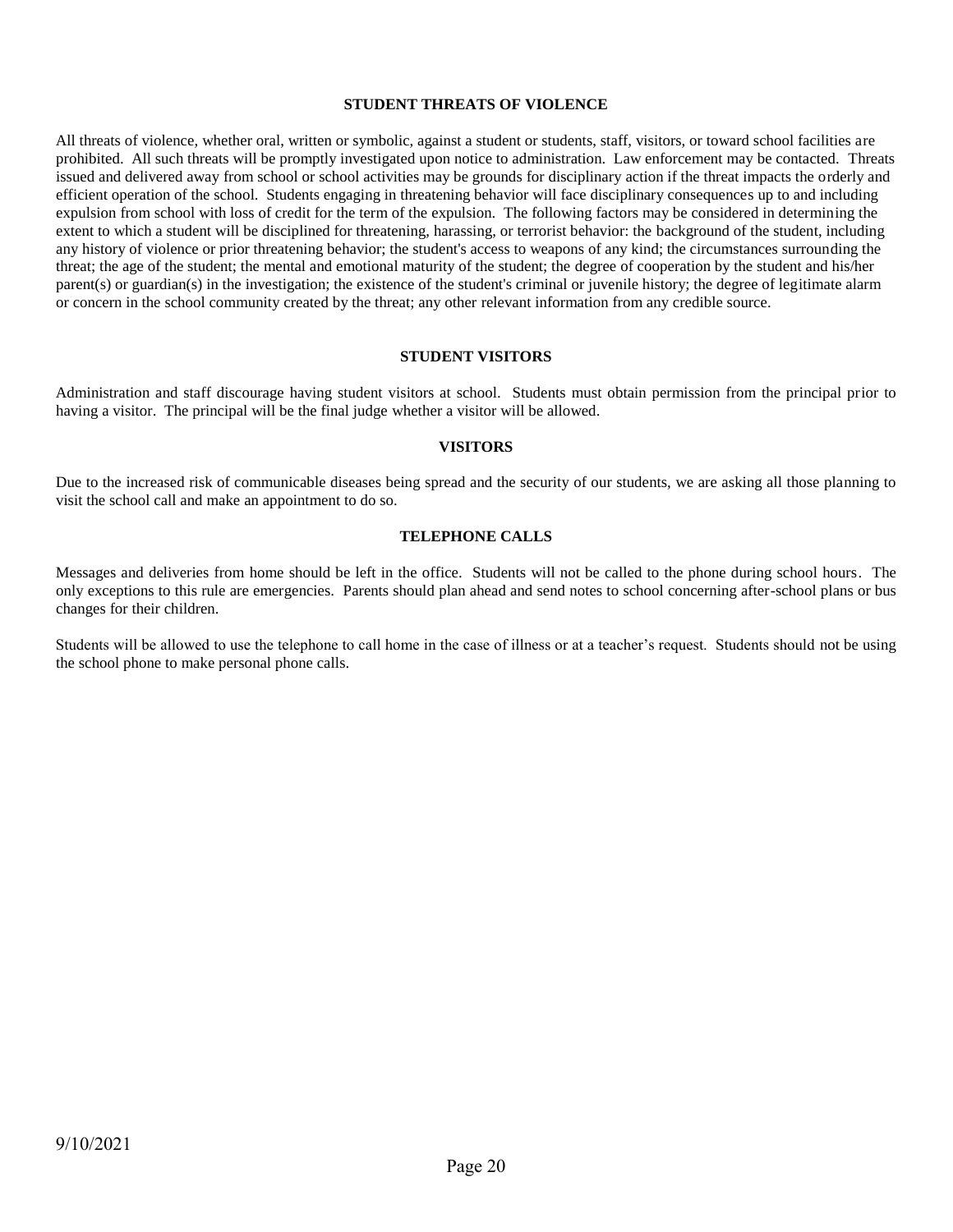# *HEALTH INFORMATION*

# **EMERGENCY CARE OF ILLNESS AND INJURY**

The school is responsible for emergency care of sudden illness and injury. First aid will be given, but subsequent care is the responsibility of the parent and physician. Parents or guardians are responsible for providing the school with home and work telephone numbers as well as alternate persons to contact in the event the school is unable to locate the parents. Always notify the school office immediately if your child's emergency contact information changes. 9-1-1 will be called when arrangements are needed for emergency transport and/or escort from the program of individuals who require immediate medical attention.

The school shall attempt to notify the parent, guardian, or another responsible person when a child is sick or injured. The family doctor will **not** be contacted without the authority from parent or guardian **unless** it is apparent that an injury or illness needs immediate medical attention. No sick or injured student will be sent home without first contacting the parent or another responsible adult listed as a contact by the parent.

Students with contagious diseases are to be excluded from school for the period of time that their condition may endanger the health of others. A signed note from a doctor may be required for re-entry if so designated by the Superintendent of Schools.

Students with the following symptoms should remain home or may be sent home from school due to illness. Students should be symptom free for 24 hours without the use of fever reducing medication.

- An oral temperature of 100 degress or higher
- Vomiting or diarrhea caused by communicable illness.
- Symptoms that are paired together with other symptoms, such as:

Body aches, headache or earache

Cough that he or she cannot control, sneezing often

Reddened, or eyes that are draining

Sore Throat- a minor sore throat is ok for school, but a severe sore throat could be strep throat, even if there is no fever.

• Very tired or lack of appetite

● A "bad" cold especially if accompanied by other symptoms-hacking cough, chills headache, etc. A child who feels miserable cannot concentrate or learn. Rest is very beneficially!

- Un explained or undiagnosed rash
- Communicable illness which poses a risk to disease transmission to others.

# "24-hour rule"

Fever (oral temperature of 100 degrees or higher):

Keep your child home for 24 hours after fever is gone without the use of fever reducing medicine (Tylenol or Ibuprofen). Vomiting or diarrhea:

Keep your child home for 24 hours after the last time they vomited or had diarrhea and is eating a normal diet. Antibiotics:

Keep your child home at least 24 hours after the first dose of antibiotic. If your provider's recommendations are different, ask them to write a note for the school.

# **HAWK-I INSURANCE FOR CHILDREN**

Parents can apply for low or no cost health insurance for their children through the state's Healthy and Well Kids in Iowa (HAWK-I) program. Children birth to 19, who meet certain criteria, are eligible. The coverage includes doctor's visits, hearing services, dental care, prescription, immunizations, physical therapy, vision care, speech therapy and hospital services to name a few. Parents are urged to call 1-800-257-8563 (toll-free) or go to the web sire at www.hawk-i.org for more information.

# **HEALTH SERVICES**

Health Office Hours: 8:00 a.m. to 1:15 p.m. A part-time registered nurse is onsite every day to provide assistance to students who are ill or injured. Students are responsible to notify a teacher or supervisor immediately if an injury occurs. A student who feels ill or wishes to discuss a health issue with the nurse should advise the teacher or supervisor that they are going to see the nurse. In case of serious injury or illness, parents are notified immediately. Please notify the school nurse of any health concerns for your child. This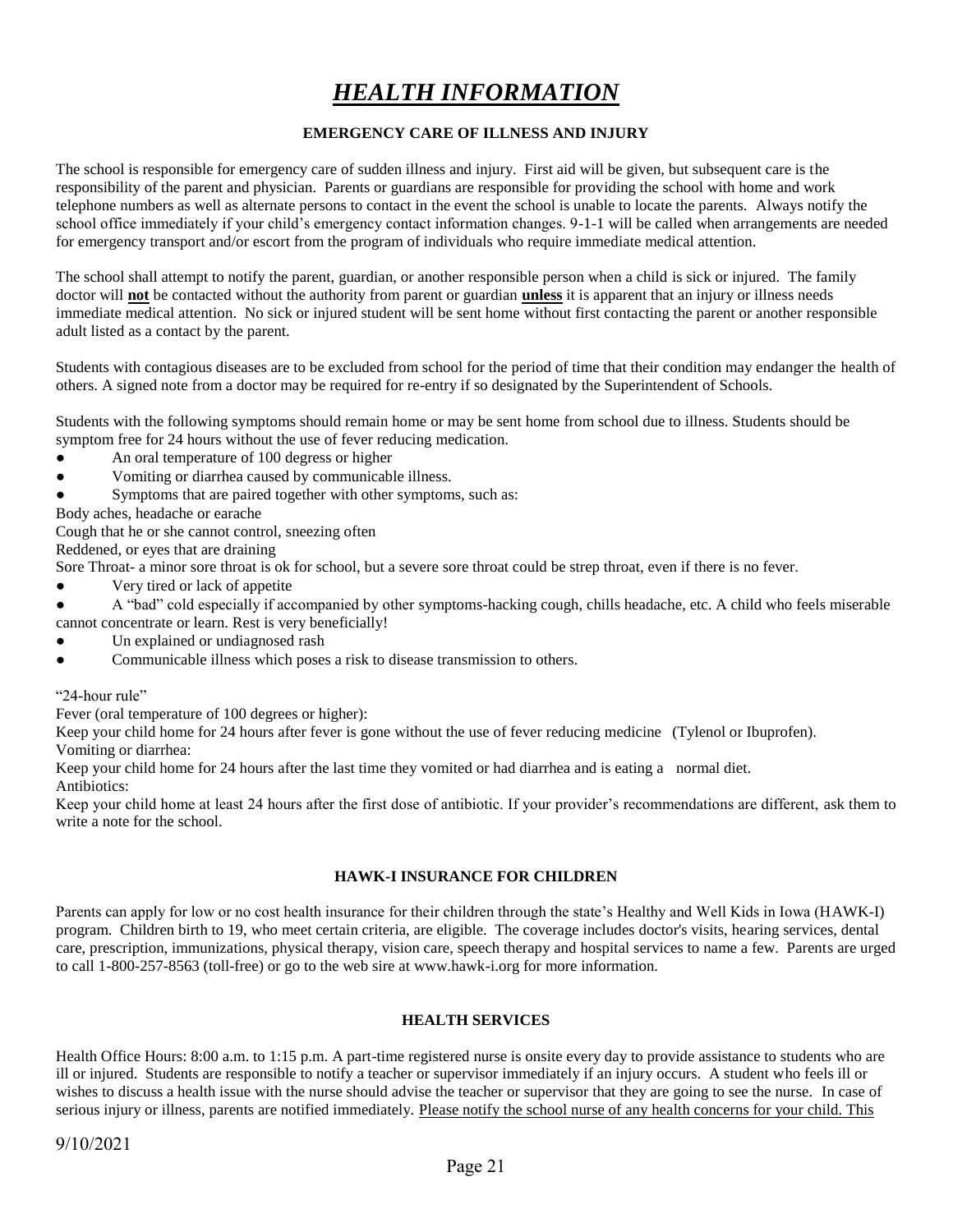would include hospitalizations, medications, fractures, surgeries and permanent medical conditions If the nurse is not in the building, students who are ill will be sent to the building secretary.

# **Exemption from P.E.**

All students requesting an excuse from P.E. must bring a signed note to the secretary office/nurse office from their parent/guardian. Any excuse requesting greater than one week must be accompanied by a healthcare provider's written note.

# **IMMUNIZATION LAW**

Iowa Law requires that children be immunized against eight diseases: diphtheria, pertussis (whooping cough), tetanus, polio, measles, rubella, hepatitis B, and varicella. This immunization requirement applies to ALL students, kindergarten through twelfth grade. Parents must submit evidence to the admitting official of an elementary or secondary school that their children have been immunized against these eight diseases. These laws are being updated continually and you will be notified of any new or additional requirements.

It is the parent's responsibility to see that the Certificate of Immunization is completed and signed by the parent and an approved healthcare worker.

Children who have not completed their immunizations may qualify for a Provisional Enrollment. To qualify, the students must have had at least one dose of each of the required immunizations. The student's immunization must be completed in 120 days or he/she will not be allowed to attend school according to Iowa law.

Any student who does not show proof of immunization upon enrollment in school will NOT be allowed to attend school until they are completed.

The following are State of Iowa health requirements. Bennett Community School should have a copy of this documentation before the student starts school:

# Health Screenings

Preschool

- Immunizations-see Immunization section above for details
- Physical-required within a year of the first day of school

# Kindergarten

- Immunizations-see Immunization section above for details
- Physicial-required within a year of the first day of school
- Lead Screening-documentation of at least one lead level before Kindergarten is required. Healthcare providers document this on the physical form.
- Vision-within a year of the first day of school
- Dental-no sooner than 3 years of age and no later than four months after school enrollment

# 3rd grade

Vision Screening-within a year prior to entering 3rd grade

# **MEDICINE POLICY**

All medications, including pain relievers (Advil, Tylenol) and cough drops need to be checked in and distributed through the nurse's office. No medication is to be kept by students in their lockers, desks, or on them personally. Medication must be in the original manufacturer's container with the label intact and we must have a signed parental authorization asking us to give the medication. Herbal remedies and supplements will not be administered by school staff.

Administration of medication to students:

To ensure the safety of all students, we request that a parent/guardian deliver all medications to the school office. In the event that a medication must be sent to school with a student, the parent should notify the school office that medication is being brought that day so the medication can be accounted for.

The following policies have been developed to ensure the safety of students who do need to take medication at school: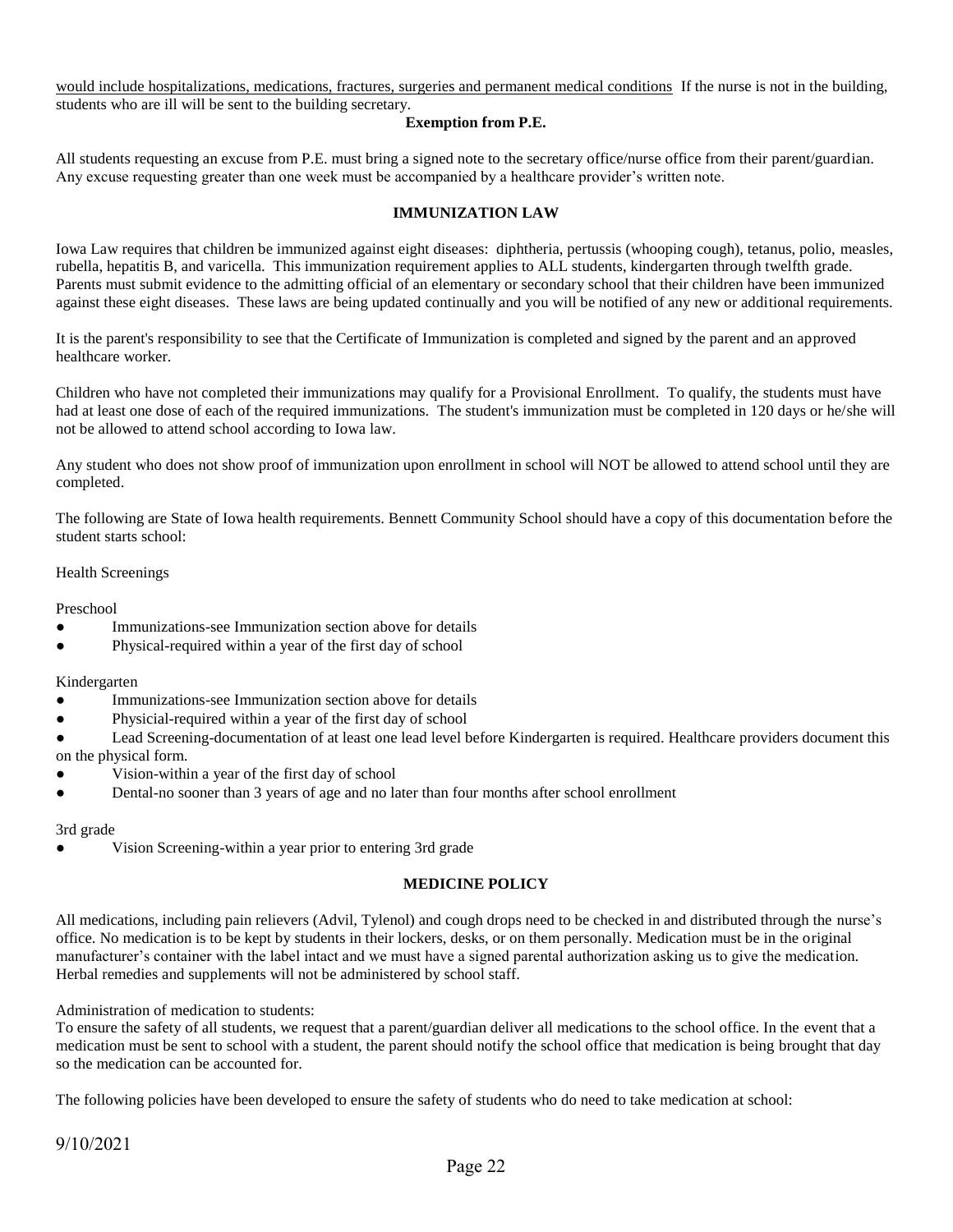1. Prescription medication must be in the original container with the prescription label intact and we must have a signed parental authorization asking us to give the medication. The school requires a doctor's order for prescription medication that must be given on a long-term basis. The pharmacist will give you an additional labeled container for school upon your request.

2. Over-the-counter medication must be in the original manufacturer's container with the label intact and we must have a signed parental authorization asking us to give the medication. Over-the-counter medication can only be administered if the label instructions correspond with the student's age, weight and medication indications.

3. A form allowing the nurse to dispense a non-aspirin pain reliever for headaches, muscle aches, or cramps will be available for parents to complete at registration. This will alleviate phone call to parents about a child's simple discomfort.

4. Parent/Guardian must pick up remaining medication at the end of the school year or as necessary when a medciation is discontinued or changed. Medication left at the school at the end of the year will be disposed properly.

The medication permission authorization form may be obtained from the office or nurse's office. The parent written permission form is required each year. Please let the nurse know immediately if a medication is discontinued or the dosage is changed.

**A special note about inhalers**: The school requires a doctor's order and parental authorization specifying how the inhaler is to be used at school. Inhalers must have the prescription label directly on the inhaler or on the provided box.

As a school district we take the Social Emotional Health of our students very seriously and offer a variety of services and programs to help support our students including concealing services, Guidance classes and a building wide PBIS system.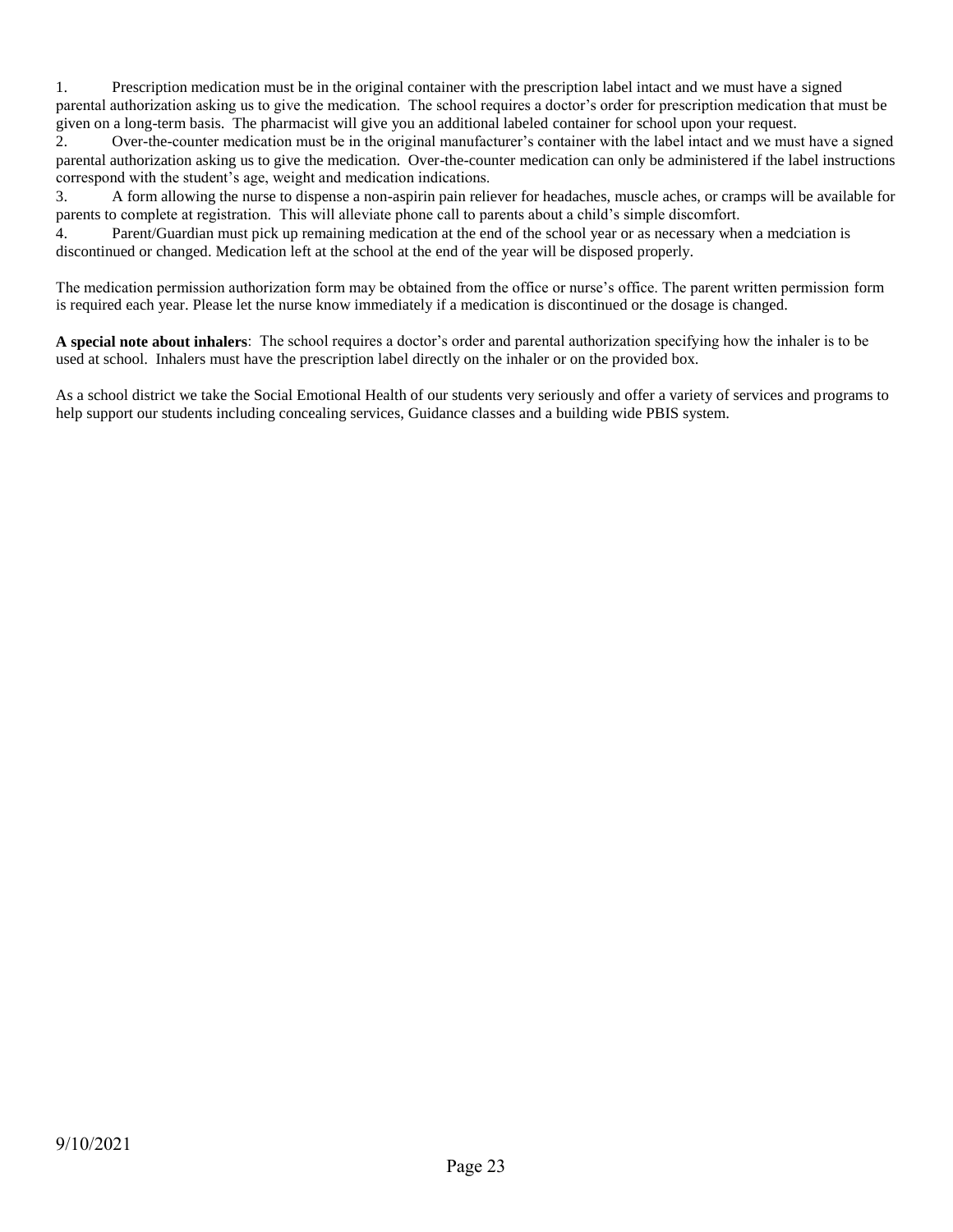# *COMMUNICATION – SCHOOL – HOME*

# **GRADES - STUDENT ACHIEVEMENT**

Student grades are an indication of education progress. Report cards are issued at the end of each Trimester. These grades reflect the work your child has done in his or her classes. If you have concerns at any time during the year, we strongly encourage you to talk to your child's teachers.

# **PARENT-TEACHER CONFERENCES**

Parent-teacher conferences are held three times each school year, at the mid-way point of each trimester. Parents are invited and strongly encouraged to attend each session to become aware of their child's progress in school. Other conferences may be scheduled at any time throughout the year. We ask that you call the school and arrange a time to meet with your child's teacher.

# **RETENTION - STUDENT ACHIEVEMENT**

Student retention is an important decision and will be based on input from the teacher(s), parents, guidance counselor, and administration. Parental requests, teacher recommendations and other evaluations will be used in the decision-making process. If retention is to be considered, it is the administration's priority that it be used in selected situations at an early stage in the child's educational career.

# **VISITORS - PARENTS**

# **Due to the COVID-19 pandemic mitigation efforts some visitor polices maybe different due to changing situations:**

We welcome the active interest and participation of all parents in visiting your children's classes. You are especially encouraged and invited to attend special assemblies, performances, musicals, field trips or other activities. Please notify the office when you wish to visit school and **stop in at the office when you arrive to sign in and obtain a visitor sticker.** It is for the safety of all students and staff that we are aware of who is in the building. **Check in the office when you come to school to pick up students, bring students in during school hours, or bring items for your student. We ask that you meet or leave the student at the front entry of the school.**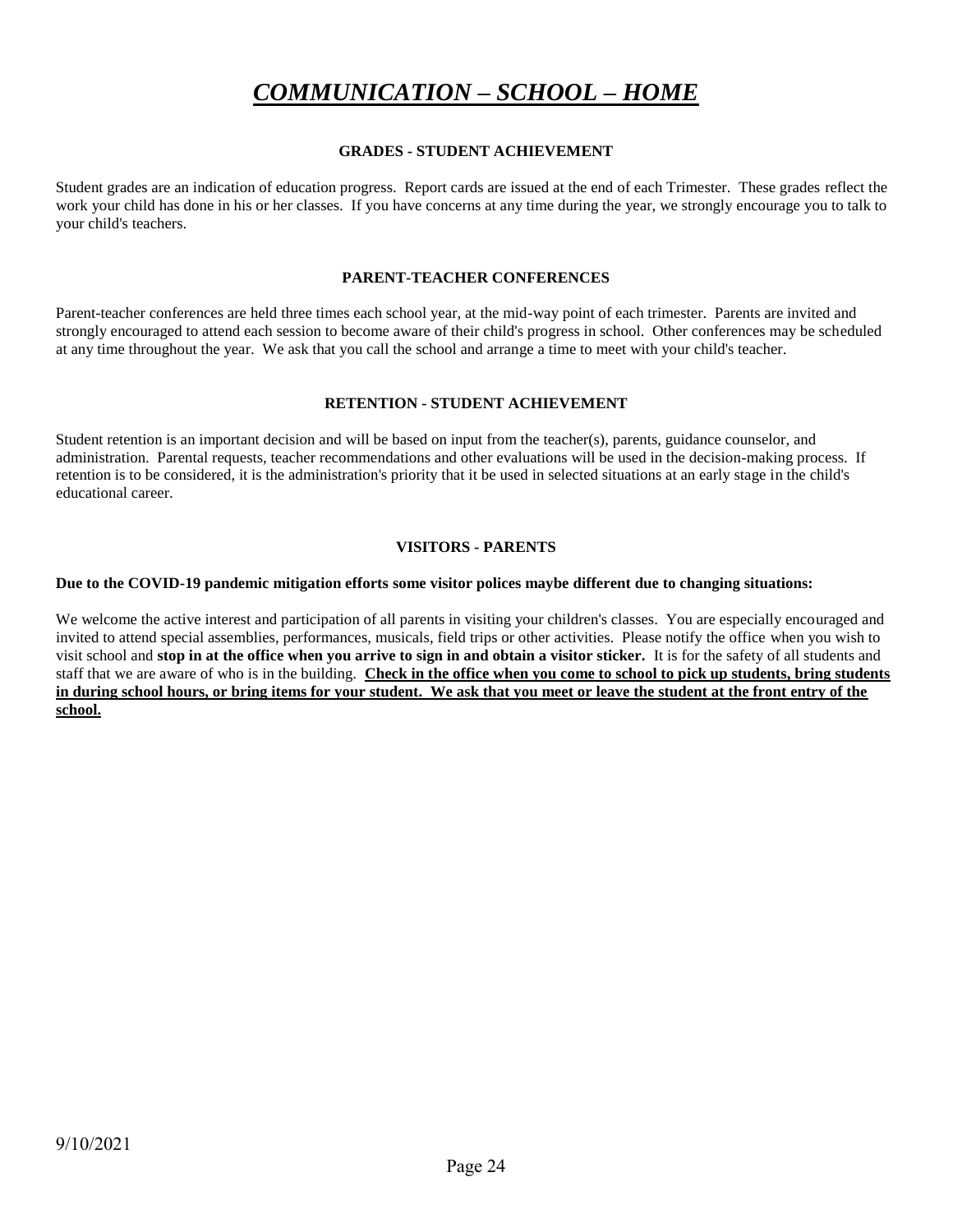# *SCHOOL POLICIES AND PROCEDURES*

# **SEXUAL ABUSE AND HARASSMENT OF STUDENTS BY EMPLOYEES**

The school district does not tolerate employees who physically or sexually abuse or harass students. Students who are physically or sexually abused or harassed by an employee should notify their parents, teacher, principal or another employee. The Iowa Department of Education has established a two-step procedure for investigating allegations of physical or sexual abuse of students by employees. That procedure requires the school district to designate an independent investigator to look into the allegations. The school district has designated Bennett School Nurse as its Level I Investigator and Warren Wethington as its Level II Investigator.

Physical abuse is a non-accidental physical injury that leaves a mark at least 24 hours after the incident. While employees cannot use physical force to discipline a student, there are times when the use of physical force is appropriate. The times when physical force is appropriate include, but are not limited to, times when it is necessary to stop a disturbance, to obtain a weapon or other dangerous object, for purposes of self-defense or to protect the safety of others, to remove a disruptive student, to protect others from harm, for the protection of property or to protect a student from self-infliction of harm.

Sexual abuse includes, but is not limited to, sexual acts involving a student and intentional sexual behavior as well as sexual harassment. Sexual harassment is unwelcome sexual advances, requests for sexual favors or other verbal or physical conduct of a sexual nature when submission to such conduct is made either implicitly or explicitly a term or condition of the student's education or benefits; submission to or rejection of the conduct is used as the basis for academic decisions affecting that student; or the conduct has the purpose or effect of substantially interfering with a student's academic performance by creating an intimidating, hostile or offensive education environment.

# **BEHAVIOR AND ACADEMIC INTERVENTION REGULATION**

It is the philosophy of the Bennett Schools that students must be responsible for their behavior and academic learning. Inappropriate behavior may include, but not be limited to the following actions:

1. Fighting

2. Possession of contraband - items of contraband include, non-prescription controlled substances such as marijuana, cocaine, amphetamines and barbiturates, apparatus used for the administration of controlled substances, alcoholic beverages, tobacco, unauthorized weapons, explosives, poisons, and stolen property. Items such as contraband are not to be placed in school desks or lockers under any circumstances. Students who place such items in a desk or locker shall be subject to disciplinary action which may include suspension from school for the remainder of the year. Weapons are not allowed on school grounds or at school activities. **Students bringing firearms to school will be expelled up to twelve calendar months.** The superintendent may modify expulsion

requirements on a case-by-case basis.

- 3. Stealing
- 4. Disrespectfulness to authority
- 5. Hazing
- 6. Continuous violation of school rules and regulations
- 7. Use of obscene gestures
- 8. Destruction or defacing school property
- 9. Violation of attendance policy or truancy policy
- 10. Leaving school grounds during school hours without permission

11. A student shall not use any form of profanity, written or verbal. Included in this prohibition would be the use of obscene gestures, signs, pictures, or publications.

12. Other actions or repeated violations, which are disruptive to normal school routine

Possible disciplinary action that may result from the above mentioned behavior dependent upon the severity and frequency of the infraction:

- A. Student/parent conference
- B. Detention
- C. In-school suspension
- D. Out-of-school suspension

9/10/2021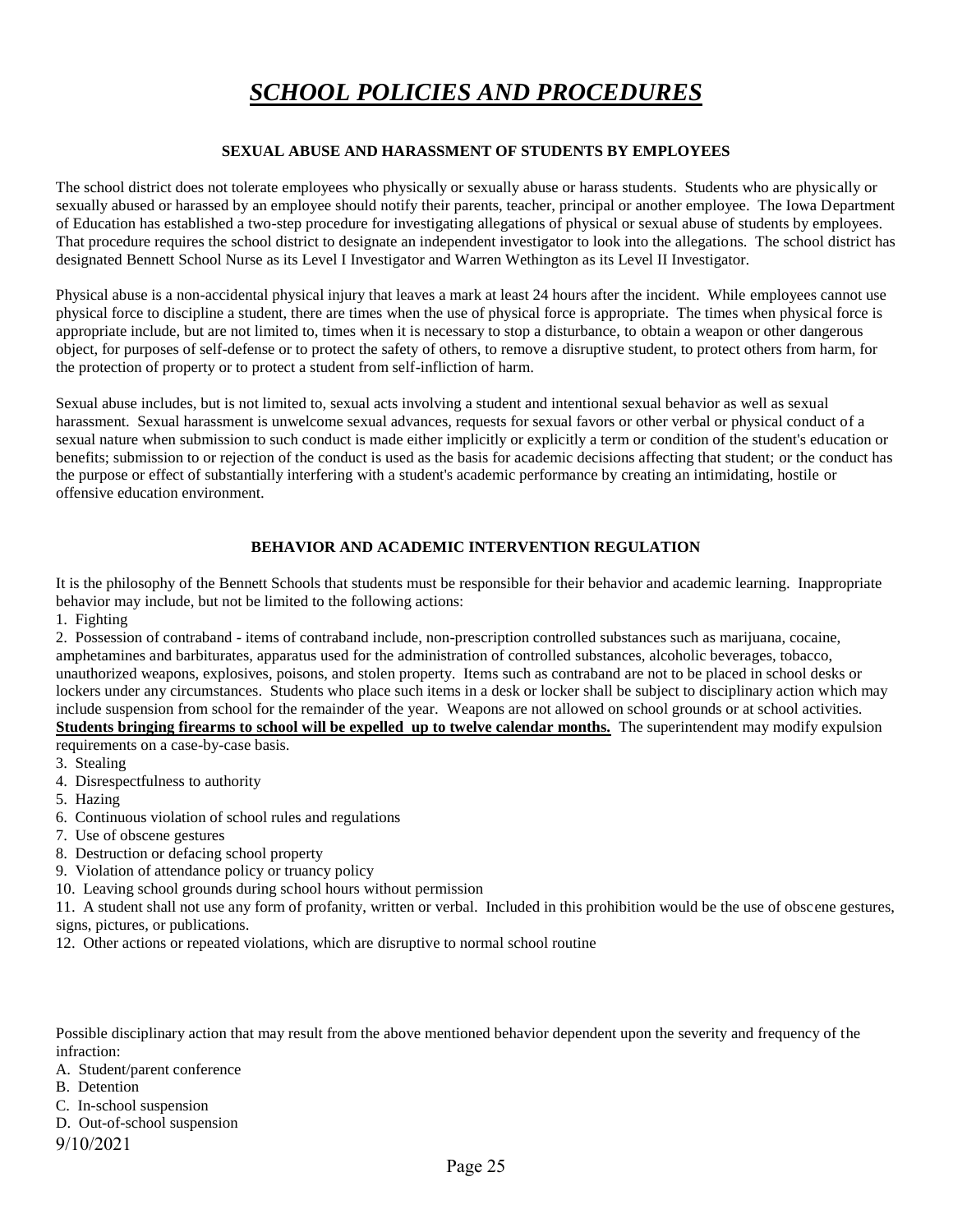E. Expulsion F. Community Service

# **CHILD ABUSE AND/OR NEGLECT**

The Code of Iowa, Ch. 232, requires all school employees to report suspected child abuse or willful neglect. Reporting shall be both orally (1-800-362-2178) to the Child Abuse Central Registry or to the local Dept. of Social Services) and in writing (within 48 hours) to the state or local Dept. of Social Services. If there is reason to believe that immediate protection for the child is advisable, an oral report shall also be made to an appropriate law enforcement agency.

Anyone participating in good faith in these procedures shall have immunity from any liability, civil or criminal. Laws providing privileged communication shall not apply in cases of suspected child abuse or neglect. Any school employee who knowingly and willfully fails to report suspected child abuse is guilty of a misdemeanor and subject to a fine or imprisonment and is civilly liable for the damages proximately caused by such failure.

# **DISCIPLINE AND SUSPENSION PROCEDURES**

The student whose behavior is deemed inappropriate and who thus meets with the principal will be treated in the following manner:

Minor Offense: A discussion with the student and perhaps the parents may be contacted. Punishment will be the discretion of the staff member or principal.

Major Offense: The student is subject to suspension, which may last up to ten (10) consecutive days and could be in-school or out-ofschool. In any case, the parents will be contacted by the school.

Suspension: The Board of Education has the authority to suspend or by regulation to authorize the superintendent or principal to suspend students guilty of gross disobedience or misconduct for a period not to exceed (10) consecutive school days. Suspensions may be in-school unless a decision is made by the principal that an out-of-school suspension is necessary. A suspended student will be given opportunity to make up work and receive credit on same basis as other excused absences. Suspended days are not to be counted as absences.

Extreme Offense: Expulsion from school is viewed as a last resort in disciplinary action.

Expulsion: The Board of Education has the authority to expel students guilty of gross disobedience or misconduct after the parents have been requested to appear at a meeting of the Board to discuss the student's behavior.

A student has the right to appeal any decision to the Superintendent and then to the Board of Education.

A record of each infraction shall be kept in the office of the principal and shall not be made a part of the student's permanent record unless the degree of severity warrants it.

Prior to expulsion the following steps will be observed:

1. Students and parents will be notified in writing of the charges, including the time and place of a hearing before the Board of Education.

2. The parties can be represented by council, present evidence and call witnesses on their behalf.

3. The hearing may be public by request.

# **GRIEVANCE AND APPEAL PROCEDURE**

Students shall have the opportunity to appeal Interpretation of Policies by teachers and/or principal in curricular or extracurricular activities in the following manner:

Level 1 - An attempt shall be made to resolve the complaint or grievance in an informal verbal discussion between the student and the teacher.

Level 2 - If the grievance cannot be resolved informally at Level 1, the student and parents shall be permitted an informal hearing concerning the issues before the principal.

9/10/2021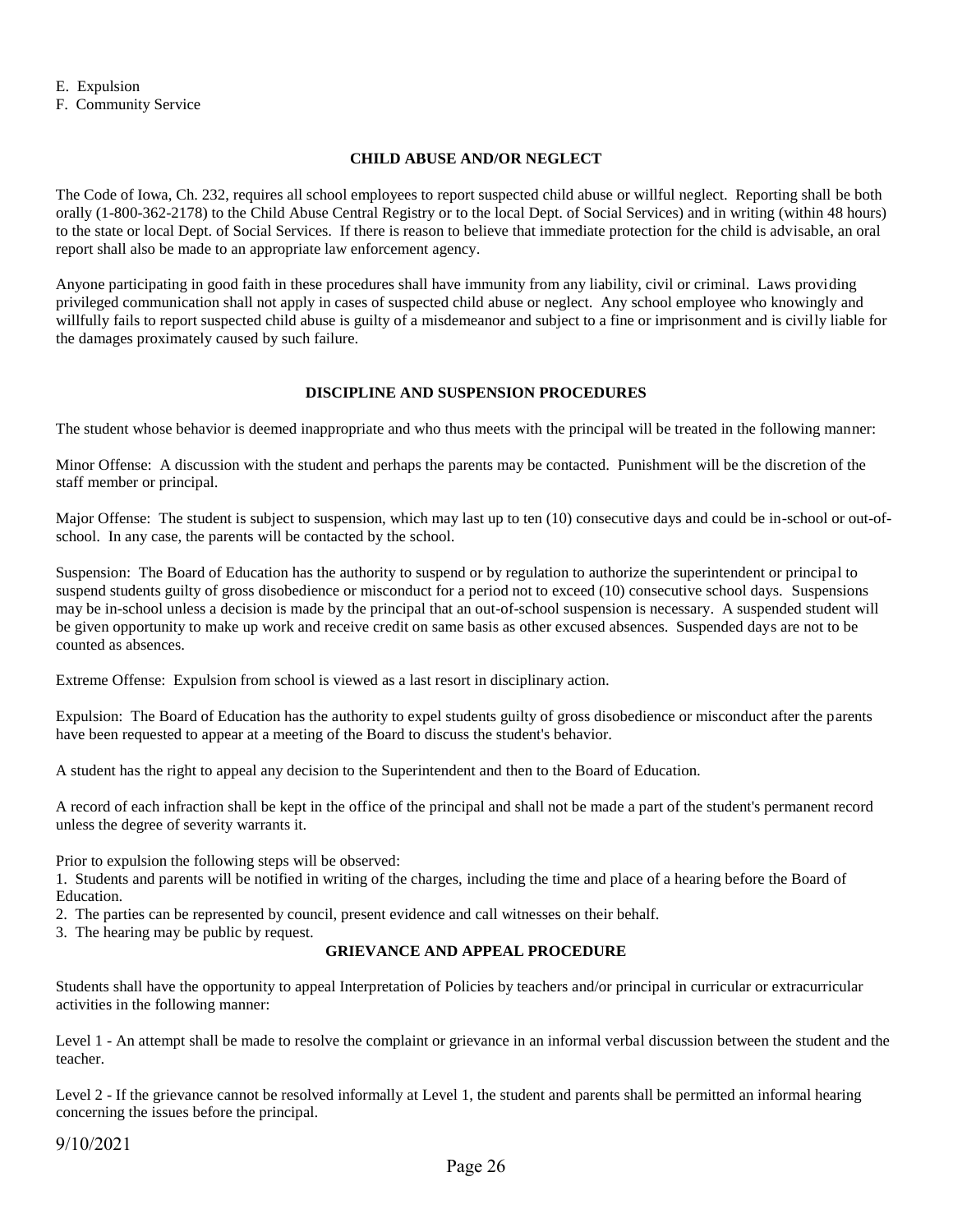Level 3 - The decision of the principal of Level 2 may be appealed within five (5) days to the Superintendent of Schools.

Level 4 - The decision of the Superintendent of Schools may be appealed within five (5) days by submitting a request for a private hearing before the Board of Education. Such a hearing shall be held at the next regular scheduled meeting of the Board of Education.

If time limitations are not observed, the student will lose his/her right of appeal. Time limitations may be extended by mutual agreement.

# **THE USE OF COMPUTERS AND INTERNET ACCEPTABLE USE POLICY**

Bennett Community School is pleased to offer students in grades K-6 access to computers, the network for electronic mail and the Internet. To gain access to e-mail and the Internet, all students must obtain parental permission as verified by the signatures on the Acceptable Use Policy form. Should a parent prefer that a student not have e-mail and Internet access, use of the computers is still possible for more traditional purposes such as word processing.

# What is possible?

Access to the Internet will enable students to explore thousands of libraries, databases, museums, and other locations of information and to exchange personal communication with other Internet users around the world. Families should be aware that some material accessible via the Internet might contain items that are illegal, defamatory, inaccurate, or potentially offensive. While the purpose of the school is to use Internet resources for constructive educational goals, students may find ways to access other materials. We believe that the benefits to students from access to the Internet exceed the disadvantages. But ultimately, parents and guardians of minors are responsible for setting and conveying the standards that their children should follow when using media and information sources. Therefore, we support and respect each family's right to decide whether or not to apply for access.

# What is expected?

Students are responsible for appropriate behavior while using the school's computers and the network just as they are in a classroom or on the school playground. Communications on the network are often public in nature. General school rules for behavior and communications apply. It is expected that users will comply with the specific rules set forth in this Acceptable Use Policy. The use of the network is a privilege, not a right, and may be revoked at any time if abused. The user is personally responsible for his/her actions in accessing and utilizing the school's computer resources. The students are advised never to access, keep, print or send anything that they would not want their parents or teachers to see. For rules see Acceptable Use Policy Form.

# Reliability

Bennett Community School makes no warranties of any kind, whether expressed or implied, for the service it is providing. Bennett Community School will not be responsible for any damages you suffer. This includes the loss of data resulting from delays, nondeliveries, misdirected data, or service interruptions caused by your negligence or errors and omissions. Use of any information obtained or printed out at Bennett Community School is at your own risk. Bennett Community School specifically denies any responsibility for the accuracy or quality of information obtained through its services. Any information received or sent from the Internet by the student is the sole responsibility of the student.

# **ACCEPTABLE USE POLICY**

# **WHAT ARE THE RULES?**

1. Privacy – Network and Hard Drive storage areas may be treated like school lockers. Staff members at any time may view any items saved in these areas. Staff may also review Internet use to maintain system integrity that will insure students are using the systems responsibly.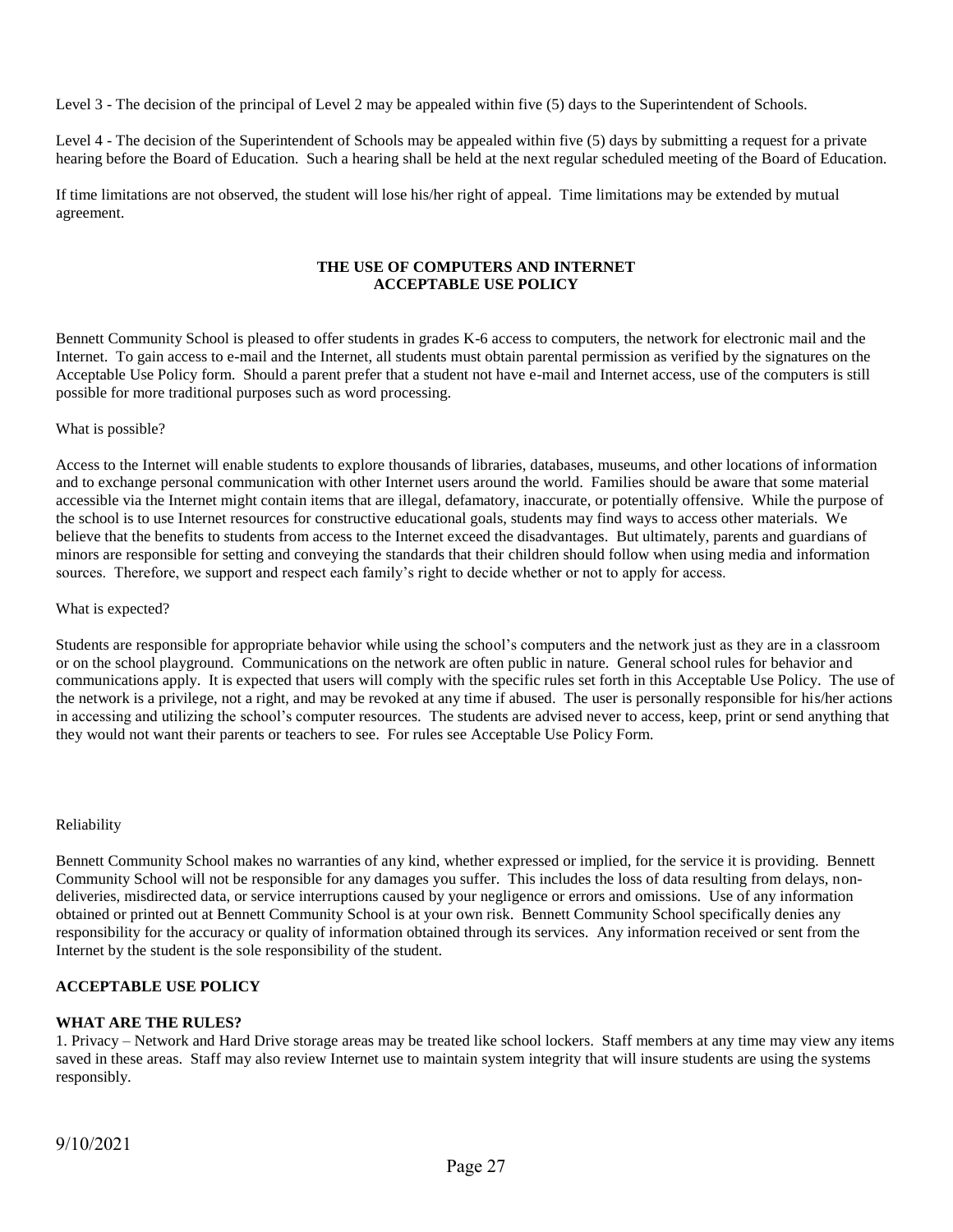2. Inappropriate materials or language –Profane, abusive or impolite language should NOT be used to communicate nor should materials be accessed which are not in line with the rules of school behavior. A good rule to follow is never view, send, print, or access materials, which you would not want your teacher and parents to see. Should students encounter such material by accident they should report it to their teacher immediately.

3. Do not give out the school address or your home address

4. No purchasing or buying items off the Internet will be allowed. The best policy: do not go to any site such as Ebay.

5. No game sites or downloading with out teacher permission.

6. Respect other student's work that may be saved on server or hard drives. School rules for copying and vandalizing other student's files will be enforced.

7. Absolutely NO chat room use!

# OFFENSES:

1st offense will be 10 days (calendar days) suspension of Internet use unless used in regular class 2nd offense will be 30 days (calendar days) suspension of Internet use unless used in regular class 3<sup>rd</sup> offense no use of Internet unless used in regular class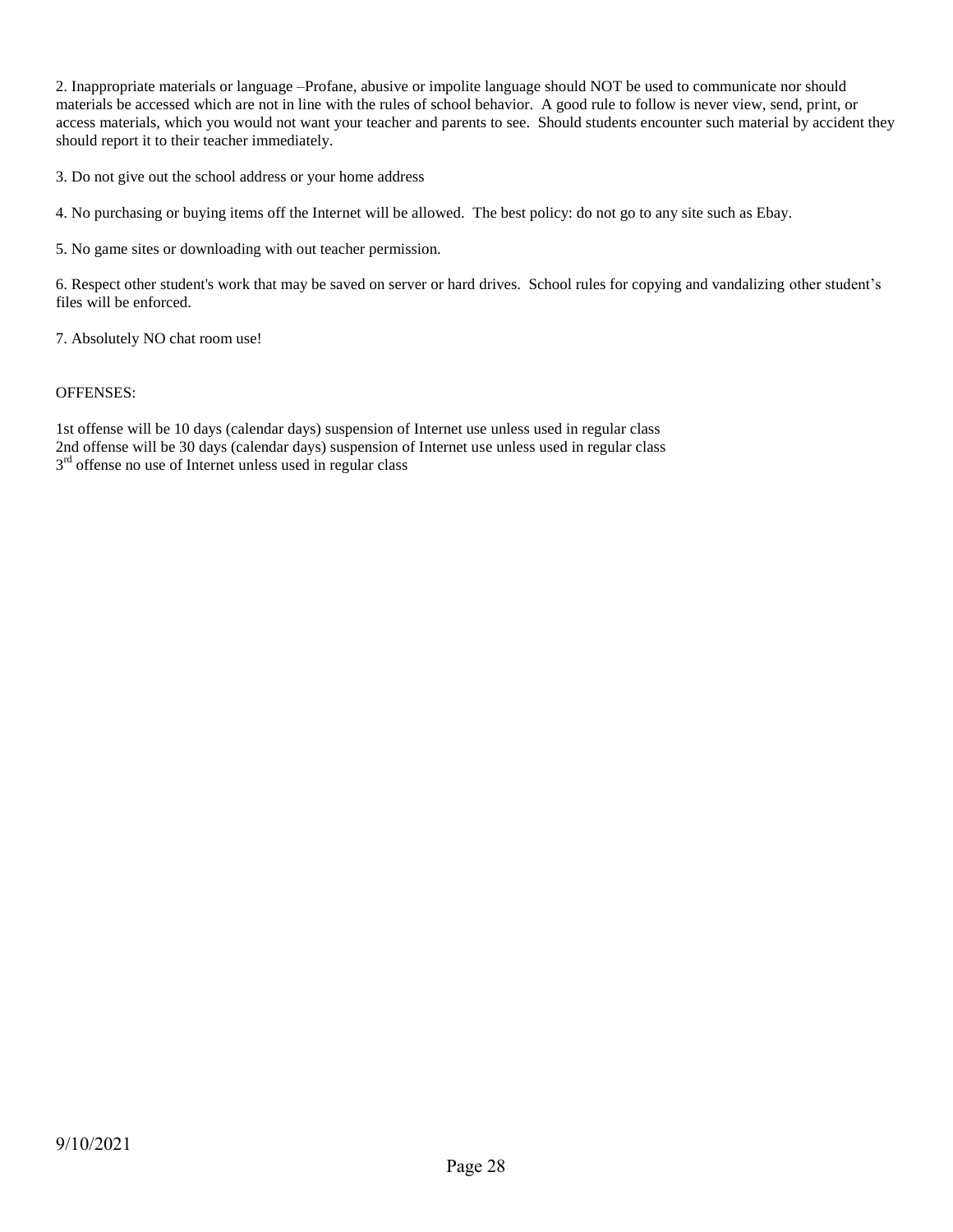# **STUDENT LOCKERS AND DESKS**

Student desks are the property of the school district. Students shall use the lockers and desks assigned to them for storing their school materials and personal items necessary for attendance at school. It is the responsibility of each student to keep the student's assigned desk clean and undamaged. The expenses to repair damage done to a student's desk are charged to the student.

Although school desks and other spaces are temporarily assigned to individual students, they remain the property of the school district at all times. The school district has a reasonable and valid interest in insuring the desks and other spaces properly maintained. For this reason, desks and other spaces are subject to unannounced inspections and students have no legitimate expectations of privacy in the desk or other space. School officials in the presence of the student or another individual may conduct periodic inspections of all or a random selection of desks or other space. Any contraband discovered during such searches shall be confiscated by school officials and may be turned over to law enforcement officials.

The contents of a student's desk or other space (coat, backpack, purse, etc.) may be searched when a school official can articulate a reasonable suspicion that the contents contains illegal or contraband items or evidence of a violation of law or school policy or rule. Such searches should be conducted in the presence of another adult witness when feasible.

# **STUDENT SEARCHES**

In order to protect the health and safety of students, employees and visitors to the school district and for the protection of the school district facilities, students and their belongings and school owned lockers and desks may be searched or inspected. A search of a student will be justified when there are reasonable grounds for the suspicion that the search will turn up evidence that the student has violated or is violating the law or school district policy, rules, or regulations affecting school order.

Reasonable suspicion may be formed by considering factors such as the following:

\*eyewitness observations by employees;

\*information received from reliable sources;

\*suspicious behavior by the student; or,

\*the student's past history and school record although this factor alone is not sufficient to provide the basis for reasonable suspicion.

A search will be permissible in its scope or intrusiveness when the measures adopted are reasonable related to the objectives of the search. Reasonableness of scope or intrusiveness may be determined based on factors such as the following:

\*the age of the student;

\*the sex of the student;

\*the nature of the infraction; and

\*the emergency requiring the search without delay.

A student's body and/or personal effects (e.g. purse, backpack, etc.) may be searched when a school official has reasonable suspicion to believe the student is in possession of illegal or contraband items or has violated school district policies, rules, regulations or the law affecting school order.

Personally intrusive searches will require more compelling circumstances to be considered reasonable. If a pat-down search or a search of a student's garments (such as jackets, socks, pockets, etc.) is conducted, it will be conducted in private by a school official of the same sex as the student and with another adult witness of the same sex present, when feasible. A more intrusive search, short of a strip search, of the student's body, handbags, book bags, etc. is permissible in emergency situations when the health and safety of students, employees, or visitors are threatened. Such a search may only be conducted in private by a school official of the same sex as the student, with an adult of the same sex present unless the health or safety of students will be endangered by the delay which may be caused by following these procedures.

# **STUDENT RECORDS AND INFORMATION (BOARD POLICY 506.1)**

The Bennett Board of Education has adopted a formal policy regarding a student's records and information. In general, information which will be released unless an objection is filed will be: name, telephone listing, date and place of birth, participation in officially recognized activities and sports, dates of attendance, awards received, the most recent previous school attended by the student and other similar information. Any student, parent or guardian not wanting this information released to the public must make objection in